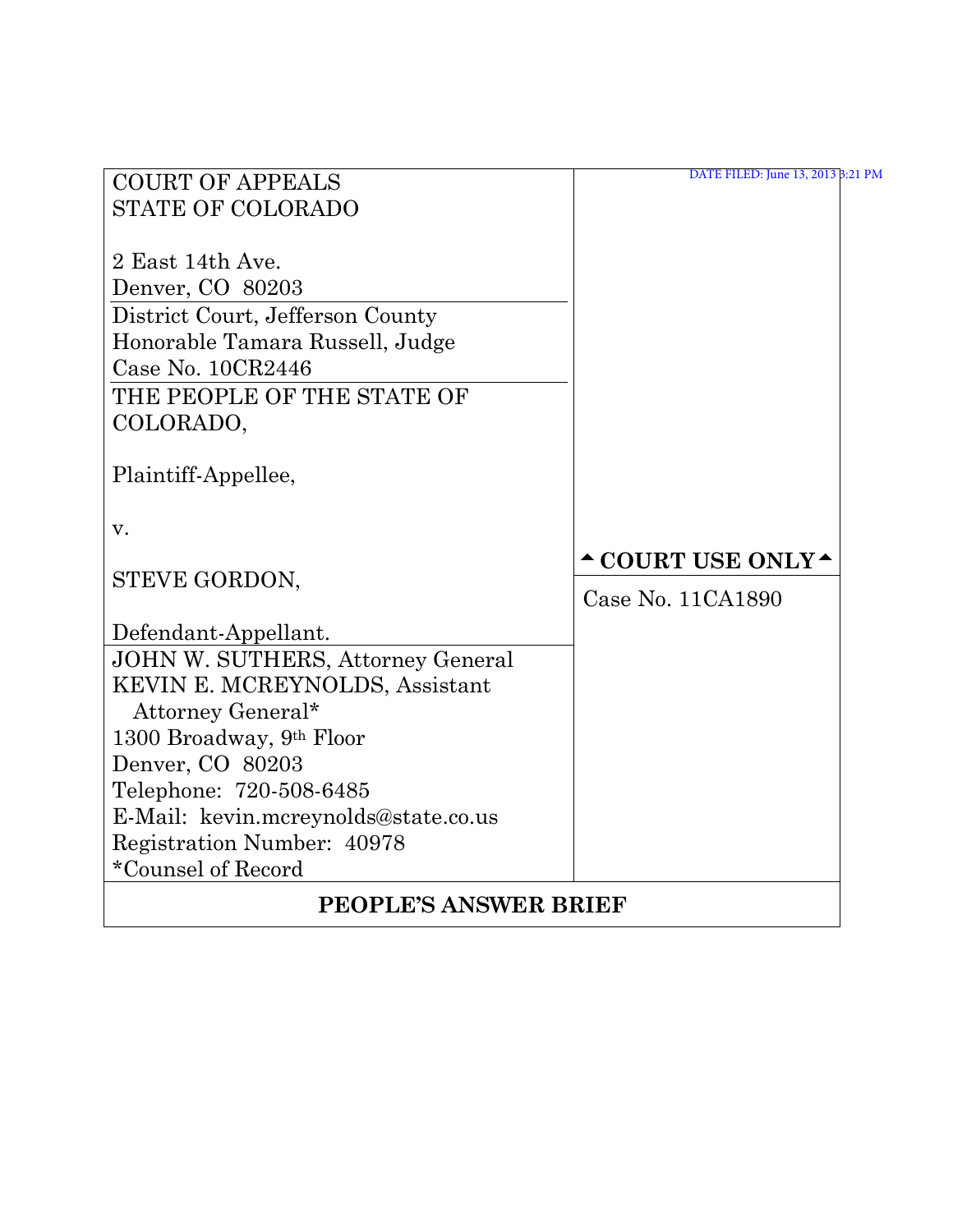## **CERTIFICATE OF COMPLIANCE**

I hereby certify that this brief complies with all requirements of C.A.R. 28 and C.A.R. 32, including all formatting requirements set forth in these rules. Specifically, the undersigned certifies that:

The brief complies with C.A.R. 28(g).

It does not exceed 9,500 words.

The brief complies with C.A.R. 28(k).

It contains, under a separate heading, a statement of whether such party agrees with the opponent's statements concerning the standard of review and preservation for appeal, and if not, why not.

*/s/Kevin E. McReynolds*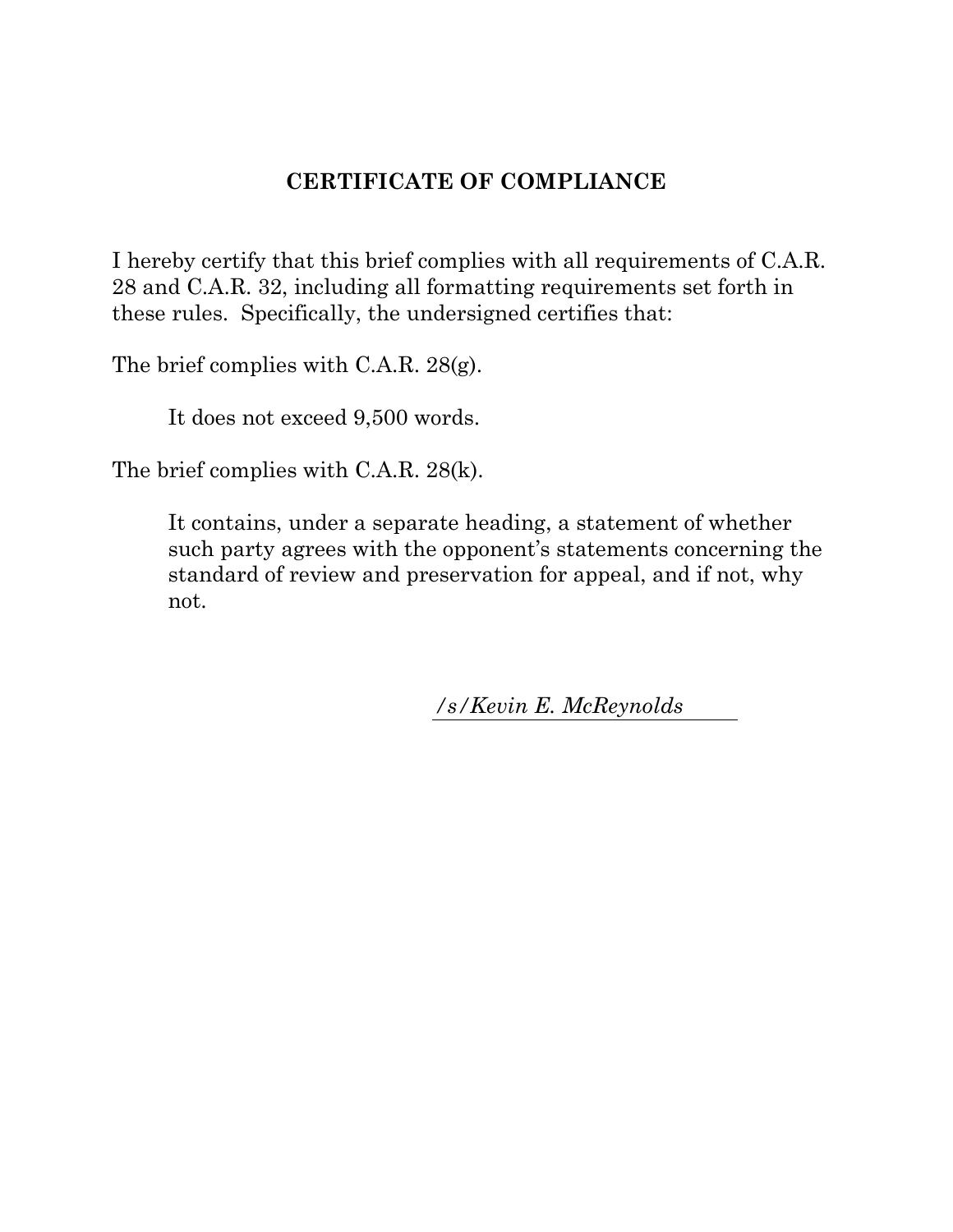# **TABLE OF CONTENTS**

| STATEMENT OF THE ISSUES PRESENTED FOR REVIEW  1                                                                                                                                         |    |
|-----------------------------------------------------------------------------------------------------------------------------------------------------------------------------------------|----|
|                                                                                                                                                                                         |    |
|                                                                                                                                                                                         |    |
|                                                                                                                                                                                         |    |
|                                                                                                                                                                                         |    |
| The Trial Court Correctly Denied Gordon's Motion to<br>Ι.                                                                                                                               |    |
|                                                                                                                                                                                         |    |
| B. Gordon was not Illegally Detained and Voluntarily                                                                                                                                    |    |
|                                                                                                                                                                                         |    |
|                                                                                                                                                                                         |    |
|                                                                                                                                                                                         |    |
| II. There was Sufficient Evidence for a Rational Juror to                                                                                                                               |    |
|                                                                                                                                                                                         |    |
| B. There was Sufficient Evidence for a Rational Juror to Infer<br>Gordon Possessed More than Five Pounds of Marijuana 27                                                                |    |
| III. The Trial Court Did Not Abuse its Discretion by Not<br>Expressly Addressing Whether Prospective Jurors May Have<br>Seen Gordon's Name on a Docket Sheet Regarding a Civil<br>Case. | 32 |
|                                                                                                                                                                                         |    |
| B. The Trial Court's Decision to Not Highlight Gordon's<br>Separate Civil Forfeiture Case was Not Manifestly                                                                            |    |
|                                                                                                                                                                                         |    |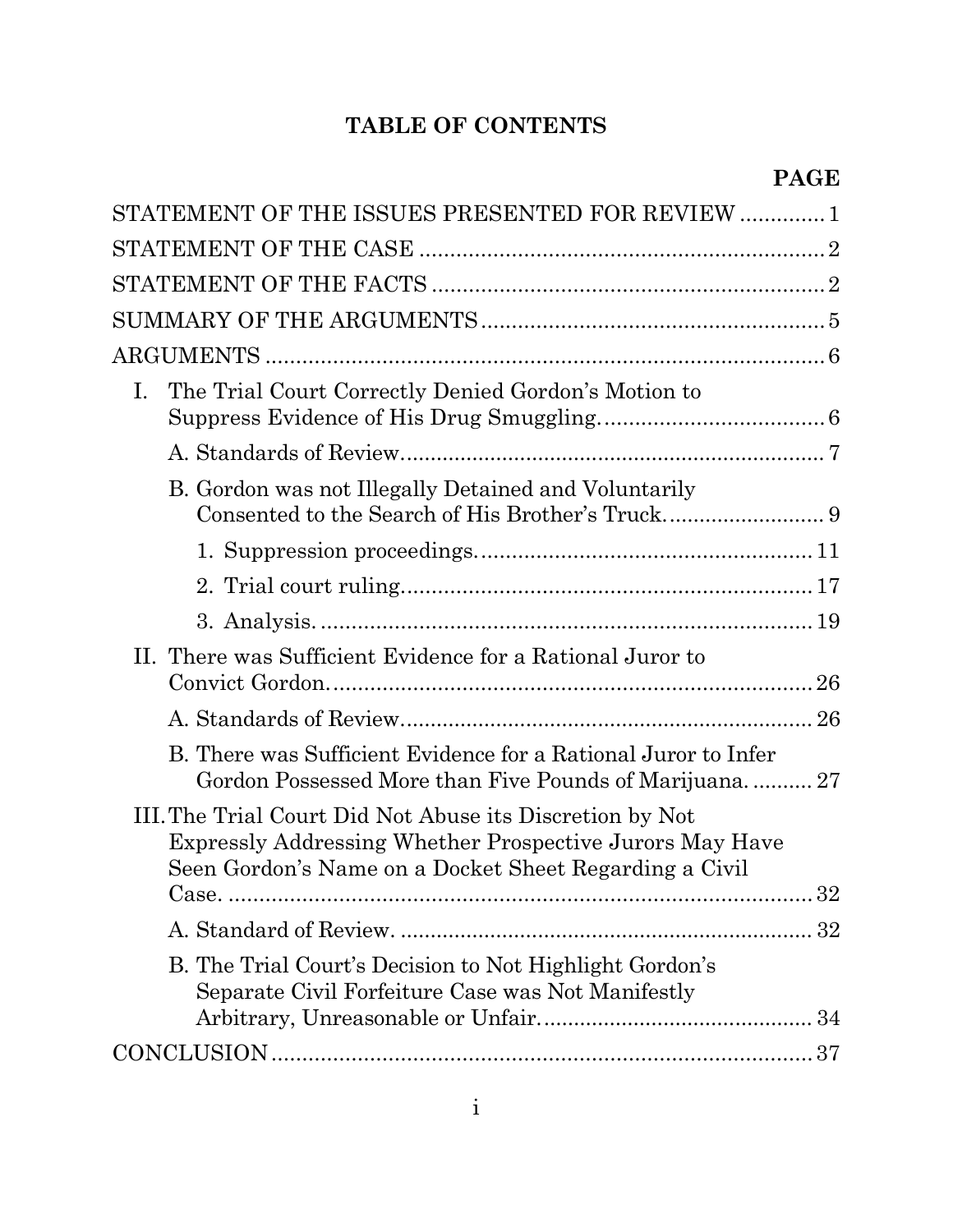# **TABLE OF AUTHORITIES**

# **CASES**

| People v. McBride, 228 P.3d 216 (Colo. App. 2009)  26, 27     |  |
|---------------------------------------------------------------|--|
|                                                               |  |
| People v. Mollaun, 194 P.3d 411 (Colo. App. 2008)  33, 35, 36 |  |
|                                                               |  |
|                                                               |  |
|                                                               |  |
|                                                               |  |
|                                                               |  |
|                                                               |  |
|                                                               |  |
|                                                               |  |
|                                                               |  |
|                                                               |  |

# **STATUTES**

|--|--|--|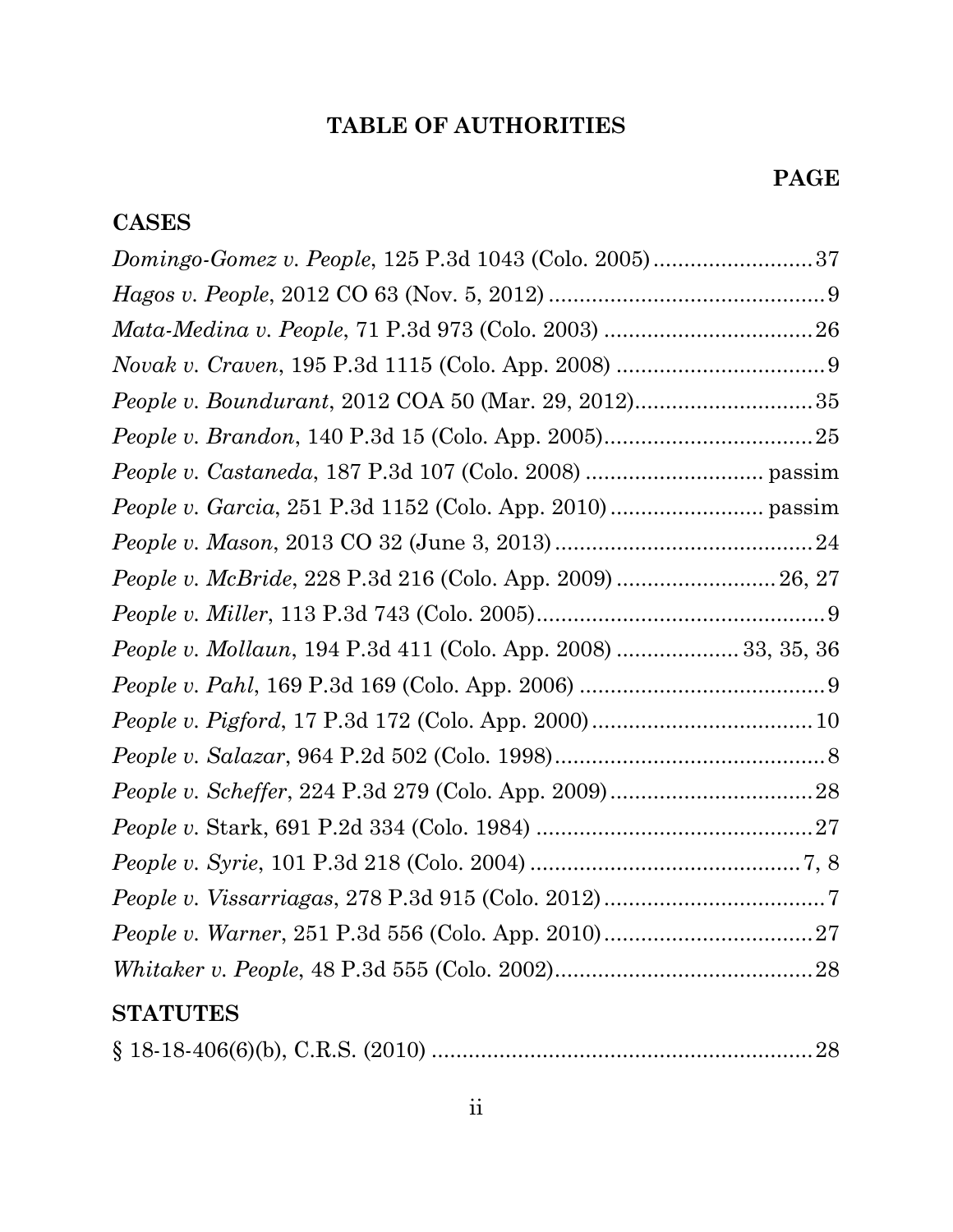## **STATEMENT OF THE ISSUES PRESENTED FOR REVIEW**

- I. Whether the trial court erred by denying Gordon's motion to suppress evidence because it found Gordon voluntarily consented to the search of the truck he was driving and that police had Gordon's consent and a reasonable suspicion to question him after concluding a valid traffic stop.
- II. Whether the trial court correctly denied Gordon's motion for judgment of acquittal because the record included sufficient evidence for a rational juror to infer he was smuggling more than five pounds of marijuana.
- III. Whether the trial court abused its discretion by not expressly addressing the possibility that prospective jurors may have seen a docket sheet that associated Gordon with the related civil forfeiture action against the truck in which he smuggled fifty pounds of marijuana.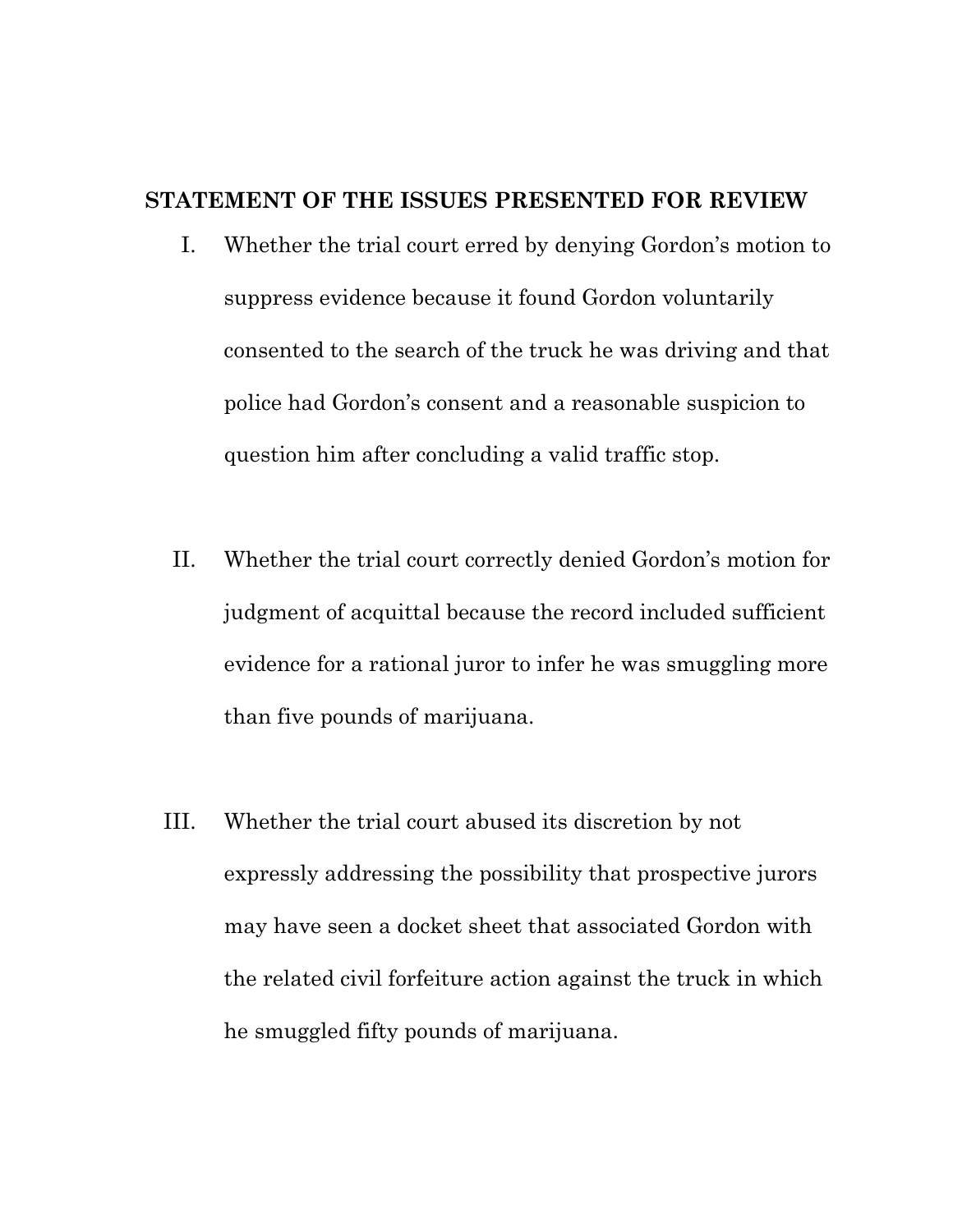#### **STATEMENT OF THE CASE**

This case involves Defendant Steve Gordon, who confessed to helping an associate smuggle contraband across the county in exchange for a payment of \$10,000. Using his wife and toddler as cover, Gordon drove a truck with a hidden compartment containing 50 pounds of highgrade marijuana until it was discovered by police following a traffic stop on I-70.

After a two-day trial, a Jefferson county jury convicted Gordon of possession with intent to distribute more than 5 pounds and less than 100 pounds of marijuana. The trial court sentenced Gordon to two years of probation and 60 days in jail.

Gordon raises three issues on appeal. All fail.

#### **STATEMENT OF THE FACTS**

Gordon took his wife and young daughter on a cross-country road trip, supposedly to look at car trailers and go sightseeing (*see* Vol. 1 pp. 8-9). Gordon claims he was talking about this trip when an acquaintance "Mike" happened to overhear and offered him \$10,000 to smuggle large quantities of cash from San Francisco back to Boston (*see*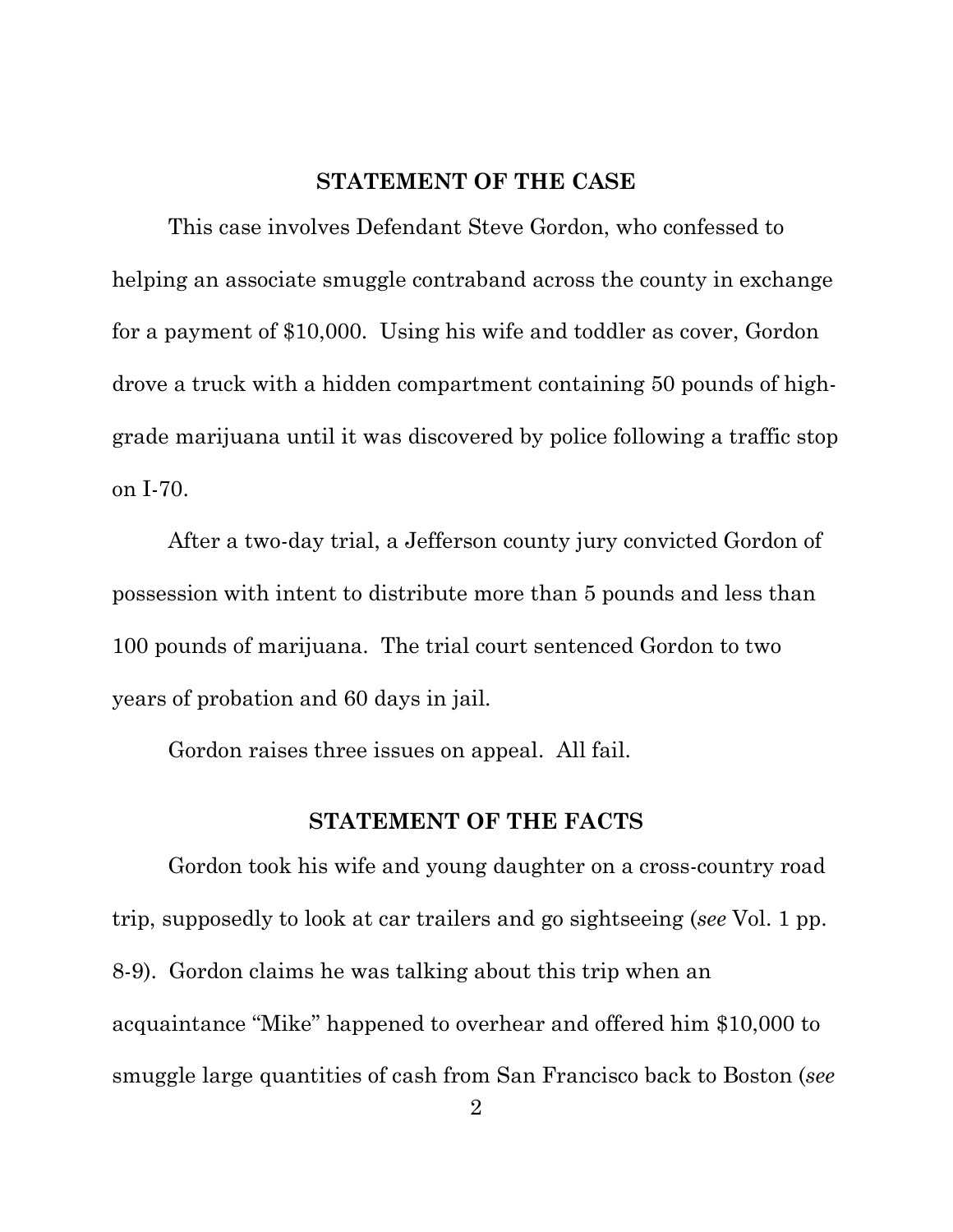*id.* p. 10; CD 6/7/11 pp. 174-75; Supp. CD 4/12/11A pp. 31-32).[1](#page-6-0) Gordon agreed and later told police this was the first time he ever smuggled contraband and that Mike made modifications to the truck on the day he left Boston, a week before his arrest (CD 6/7/11 pp. 175-76). Contrary to these claims, the hidden compartment containing the marijuana was rusted and worn, not new (CD 6/8/11 pp. 17-18; Env. V, Exs. 15, 16).

After crossing the country to spend a single day in San Francisco (where Mike appeared and loaded the truck), Gordon took his family to Los Angeles for a day before starting the trip back to Boston (CD 6/7/11 pp. 153-56, 177-79, 228-30; Supp. CD 4/12/11A pp. 32-33). While crossing Colorado, Gordon was pulled over for speeding and for having an unreadable rear license plate (*see* CD 6/7/11 p. 151; Supp. CD 4/12/11A pp. 58-59).

l

<span id="page-6-0"></span><sup>&</sup>lt;sup>1</sup> The Supplemental CD includes two transcripts from the April 12, 2011 suppression hearing. To avoid confusion, the People's citations to the 121 page transcript are to "Supp. CD 4/12/11A", and citations to the separate 17 page transcript are to "Supp. CD 4/12/11B".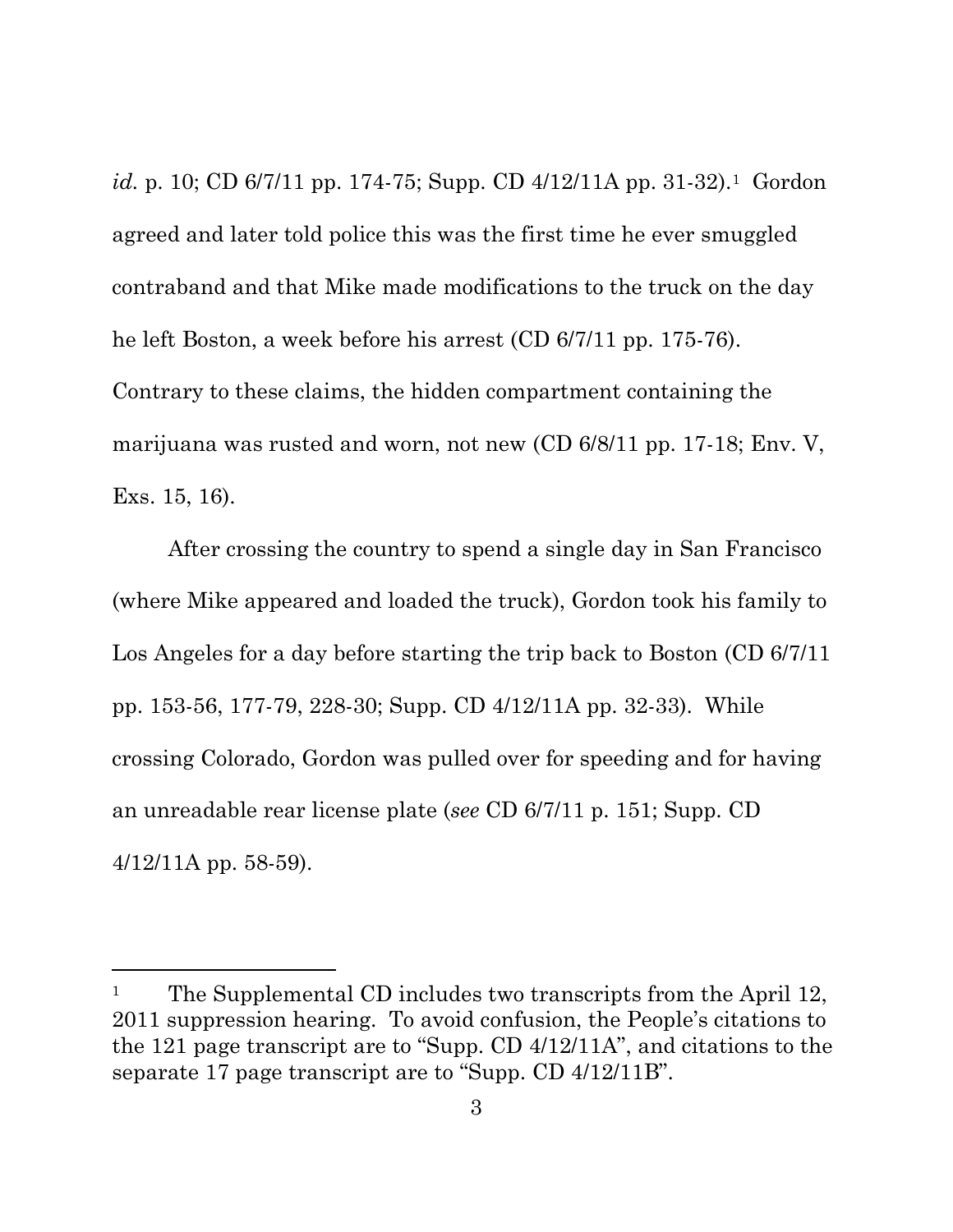After concluding the traffic stop and telling Gordon he was free to go, police asked Gordon if he would mind answering a few more questions and Gordon agreed (*see* Supp. CD 4/12/11A pp. 22, 43, 66-67; CD 5/13/11 p. 5; CD 6/8/11 p. 41-42). Gordon denied having any illegal items in the truck, but reacted differently when asked about marijuana (*see* Vol. p. 10; CD 6/7/11 p. 231). Gordon then voluntarily consented to a search of the truck (*see* Vol. p. 10; CD 5/13/11 p. 5).

Shining a light into the auxiliary fuel tank in the truck's bed showed that a false wall had been added (*see* Vol. p. 10; CD 5/13/11 p. 5; Supp. CD 4/12/11A pp. 24, 70; CD 6/7/11 p. 234). A scope then showed the area behind the false wall contained large green cellophane wrapped bundles that were consistent with marijuana (*see* Vol. p. 10; CD 6/7/11 pp. 234-35). Police arrested Gordon (*see* Vol. p. 10; Supp. CD 4/12/11A p. 26).

A further inspection of the truck revealed 25 large bundles of marijuana in a sophisticated smuggling compartment (*see* Vol. p. 10; CD 6/7/11 pp. 167-68; CD 6/8/11 pp. 5-19, 23-25; Env. V, Ex. 13, 15-16). The auxiliary fuel tank was mounted on rusted hinges with pistons to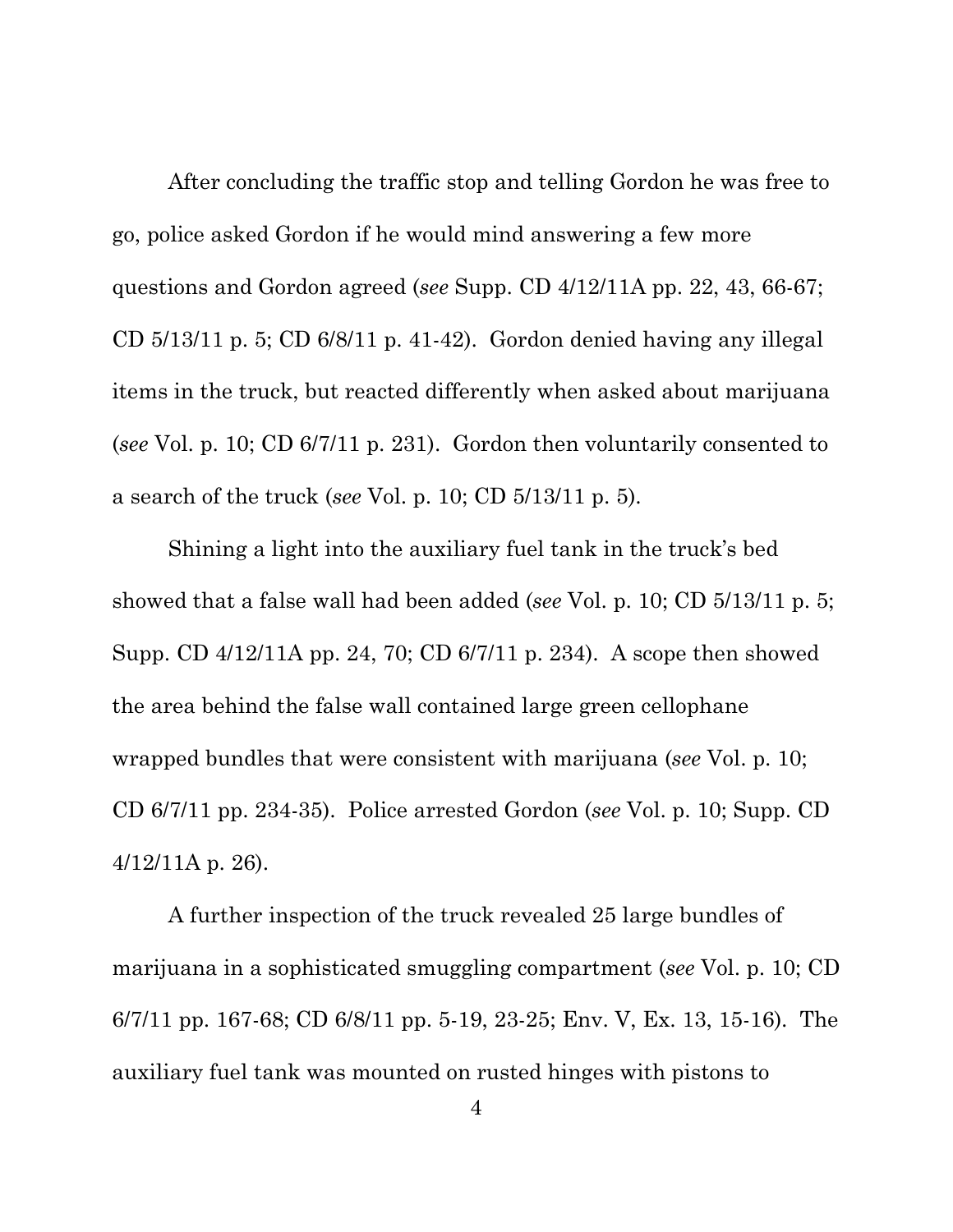control access to the hidden compartment (CD 6/8/11 pp. 5, 14-19, 23- 25; Env. V, Ex. 15-16). The pistons were hard-wired into the driver's side window controls (*see id.* pp. 17-18, 23-25).

Gordon waived his *Miranda* rights and gave a statement to police, claiming that he believed he was smuggling only cash, not drugs (*see*  CD 5/13/11 pp. 7-8; Supp. CD 4/12/11A pp. 29-33 ; CD 6/7/11 pp. 173- 77).

The jury did not believe this story and convicted Gordon of possession with intent to distribute marijuana (Env. IV, Verdict).

This appeal followed.

### **SUMMARY OF THE ARGUMENTS**

The trial court correctly denied Gordon's motion to suppress because he was not illegally detained during the traffic stop and police had both Gordon's consent to search and reasonable suspicion for continuing his detention after completing the traffic stop and telling him he was free to leave.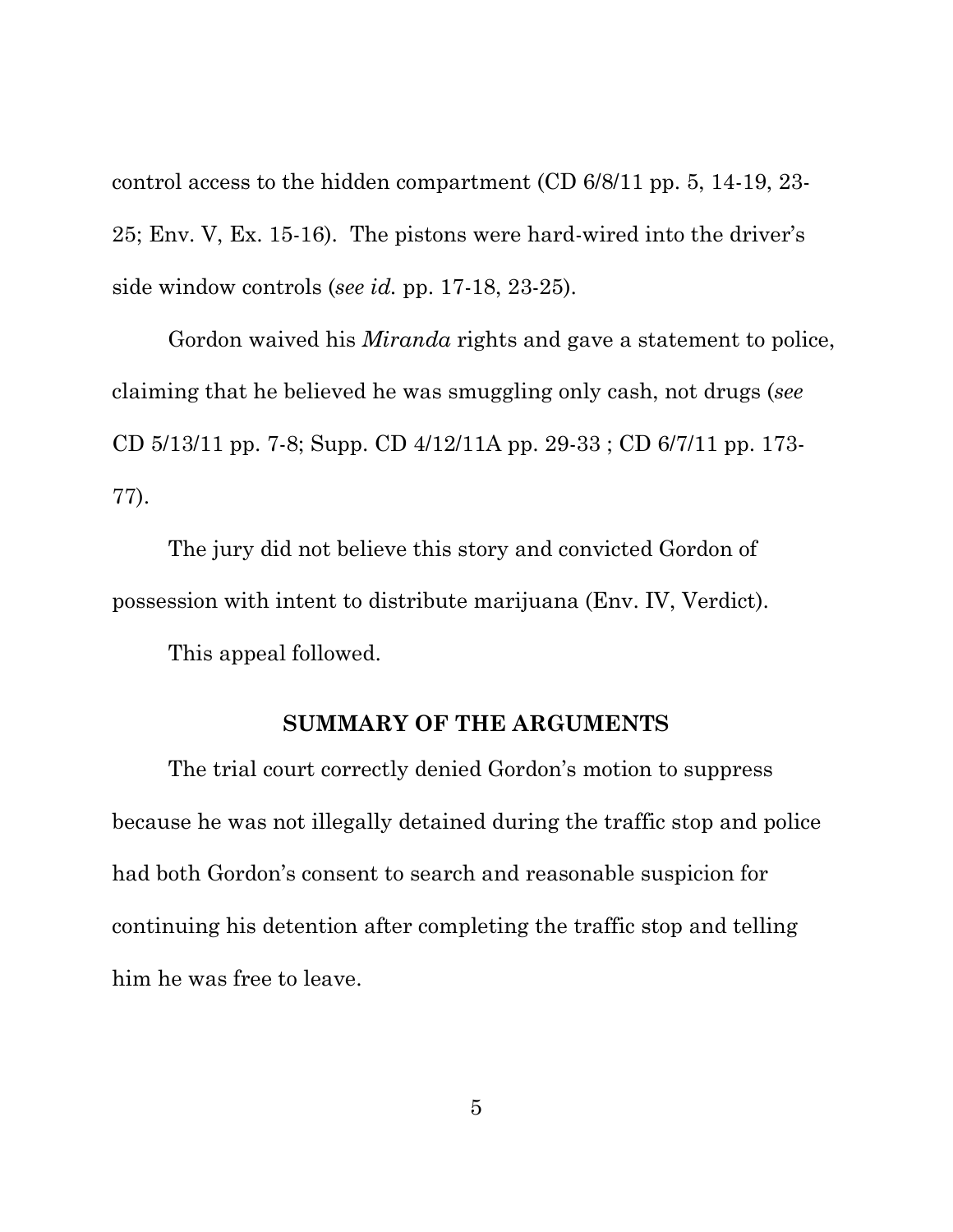The trial court also correctly denied Gordon's motion for judgment of acquittal because the police testimony and laboratory evidence provided sufficient evidence for a rational juror to conclude the 25 cellophane wrapped packages Gordon was smuggling in a hidden compartment contained at least 5 pounds of marijuana.

Further, because the information was not inherently prejudicial, the trial court did not abuse its discretion or commit plain error by not polling the jurors on whether they had seen a docket sheet outside the courtroom that showed Gordon was also a party in a related civil forfeiture action.

#### **ARGUMENTS**

## **I. The Trial Court Correctly Denied Gordon's Motion to Suppress Evidence of His Drug Smuggling.**

Gordon contends the trial court erred because police illegally detained him beyond the time necessary for the traffic stop and Gordon's subsequent consensual encounter and consent to search were tainted by this illegal detention or involved a new illegal detention.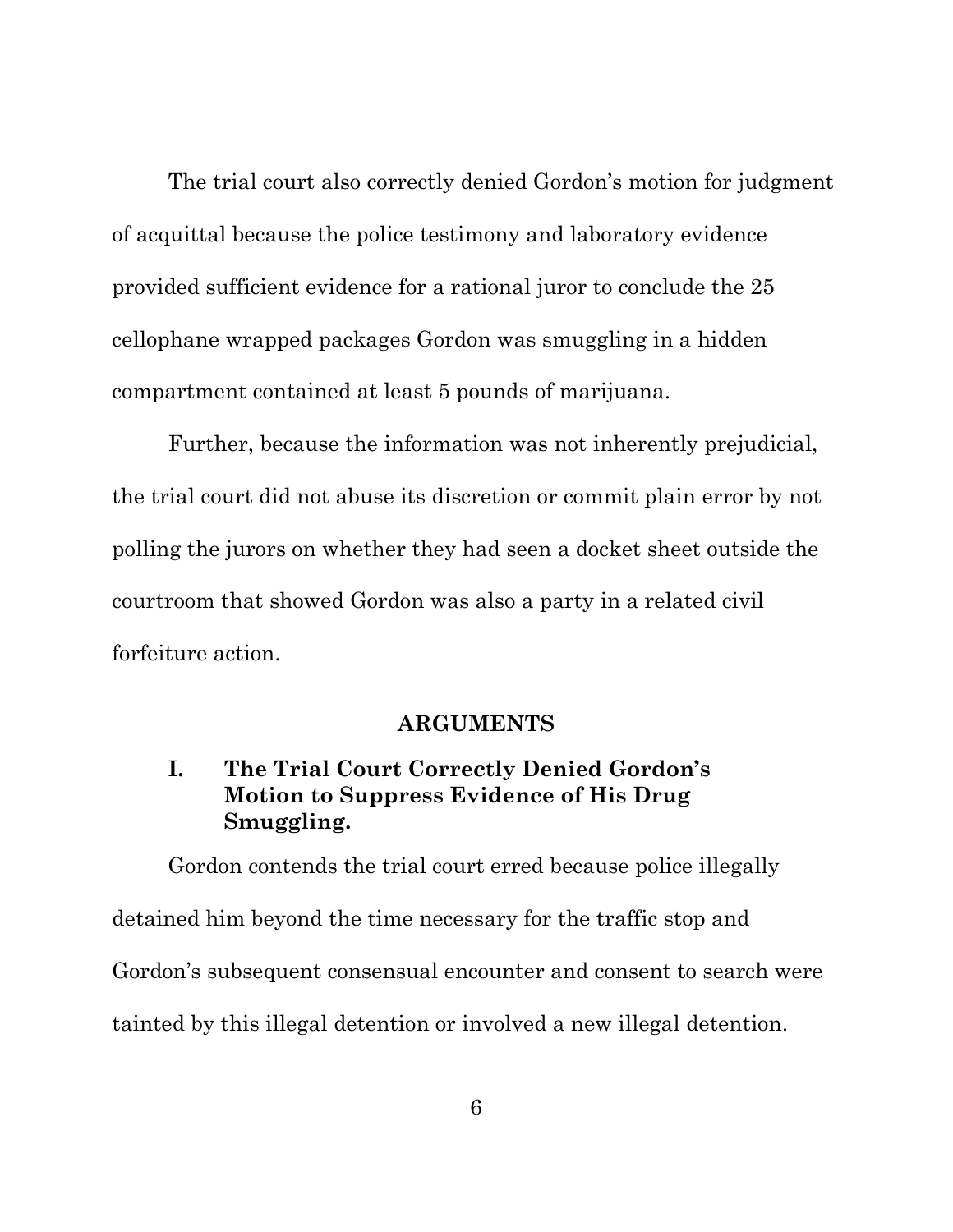He is wrong because his unpreserved claims of illegal detention are without merit, and the trial court correctly concluded police had a reasonable suspicion to stop Gordon for traffic violations and both his consent and reasonable suspicion supported the questioning and search that took place after police concluded the traffic stop and told Gordon he was free to go.

#### **A. Standards of Review.**

The People agree a trial court's suppression determination involves a mixed question of fact and law (Opening Brief p. 2). *See People v. Syrie*, 101 P.3d 218, 221-22 (Colo. 2004). Accordingly, this Court must defer to the factual findings below and analyze the trial court's application of legal standards to those facts *de novo* (*see* Opening Brief p. 2). *People v. Vissarriagas*, 278 P.3d 915, 917 (Colo. 2012); *People v. Garcia*, 251 P.3d 1152, 1158 (Colo. App. 2010).

But the People do not agree that Gordon preserved the claims he makes in this appeal (*see* Opening Brief p. 3). At the conclusion of the suppression hearing, Gordon moved to suppress evidence resulting from his traffic stop by arguing *only*: (1) police lacked a reasonable suspicion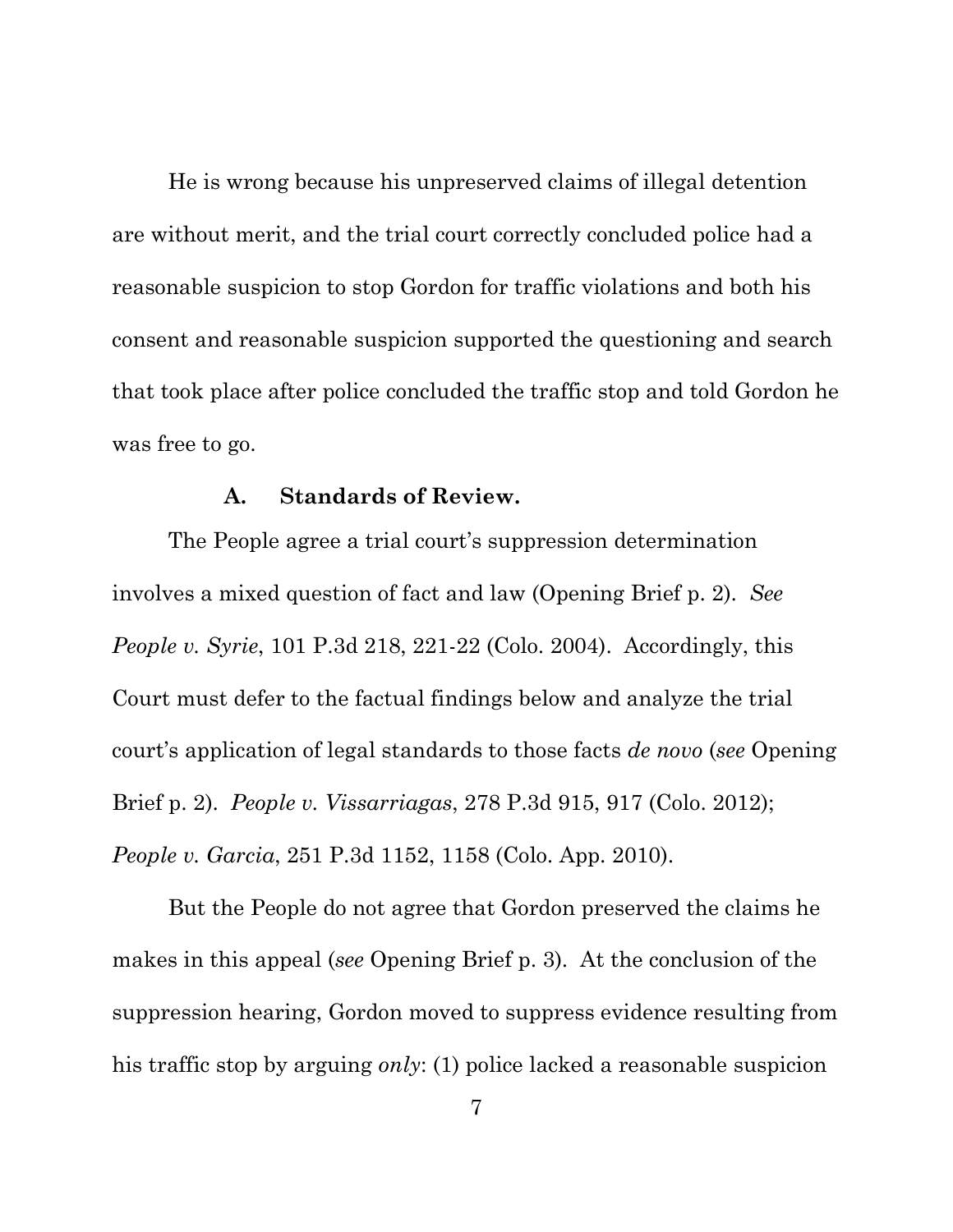to initiate the traffic stop; (2) his continued discussion with police after being told he was free to go was not consensual; and (3) his consent to search was not voluntary (*see* Supp. CD 4/12/11B pp. 5-10).

Recognizing the difficulty of overcoming the trial court's express findings on these claims, Gordon's appeal is founded primarily on new arguments: (1) that police illegally seized him by prolonging the traffic stop beyond the time necessary to serve its purpose and this detention tainted any consensual encounter or consent to search, or (2) alternatively, that police questioning of Gordon after telling him he was free to go constituted a separate illegal seizure (Opening Brief pp. 16- 18, 22-23, 25-26, 27-32). These new claims are reviewed, if at all, for plain error. *See Syrie*, 101 P.3d at 223 (refusing to consider new arguments regarding a suppression determination because they were not raised below and the trial court was not given an opportunity to make factual findings regarding these claims); *People v. Salazar*, 964 P.2d 502, 507 (Colo. 1998) (same)[;2](#page-11-0) *Hagos v. People*, 2012 CO 63 ¶ 14

l

<span id="page-11-0"></span><sup>&</sup>lt;sup>2</sup> The purpose of preservation is to provide the trial court with the opportunity to directly address a defendant's arguments, not to provide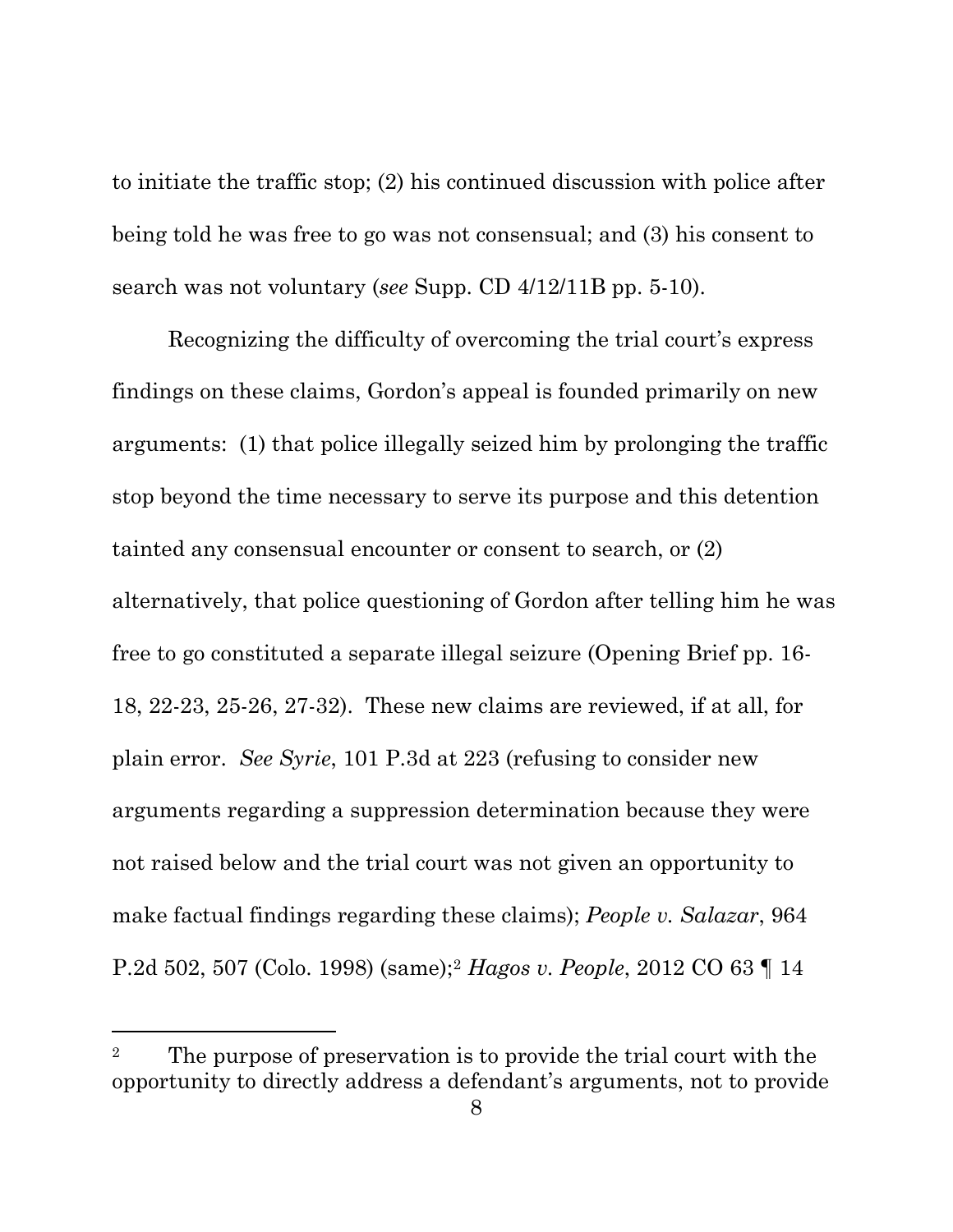(Nov. 5, 2012) (unpreserved claims are reviewed for plain error).

Gordon bears the burden of persuasion under the plain error standard of review. *People v. Miller*, 113 P.3d 743, 749 (Colo. 2005).

To the extent Gordon challenges the trial court's findings on his preserved claims that police violated his Fourth Amendment rights, the People agree any such constitutional violations would require reversal if they were not harmless beyond a reasonable doubt (*see* Opening Brief pp. 2-3).

## **B. Gordon was not Illegally Detained and Voluntarily Consented to the Search of His Brother's Truck.**

"The *Fourth Amendment to the United States Constitution* and

*article II, section 7 of the Colorado Constitution* protect persons from

 $\overline{a}$ 

a favorable standard of review to whatever new arguments appellate counsel comes up with. *See Novak v. Craven*, 195 P.3d 1115, 1120 (Colo. App. 2008) ("[t]o preserve a claim for review on appeal, the party claiming error must have supplied the right ground for the request . . . giving the judge the wrong reason for a request is usually equivalent to giving the judge no reason at all"); *People v. Pahl*, 169 P.3d 169, 183 (Colo. App. 2006) (recognizing that giving trial courts the particular grounds for an objection or motion not only gives the prosecution a full and fair opportunity to present relevant evidence and argument with regard to it, but also gives the court an opportunity to correct any alleged error).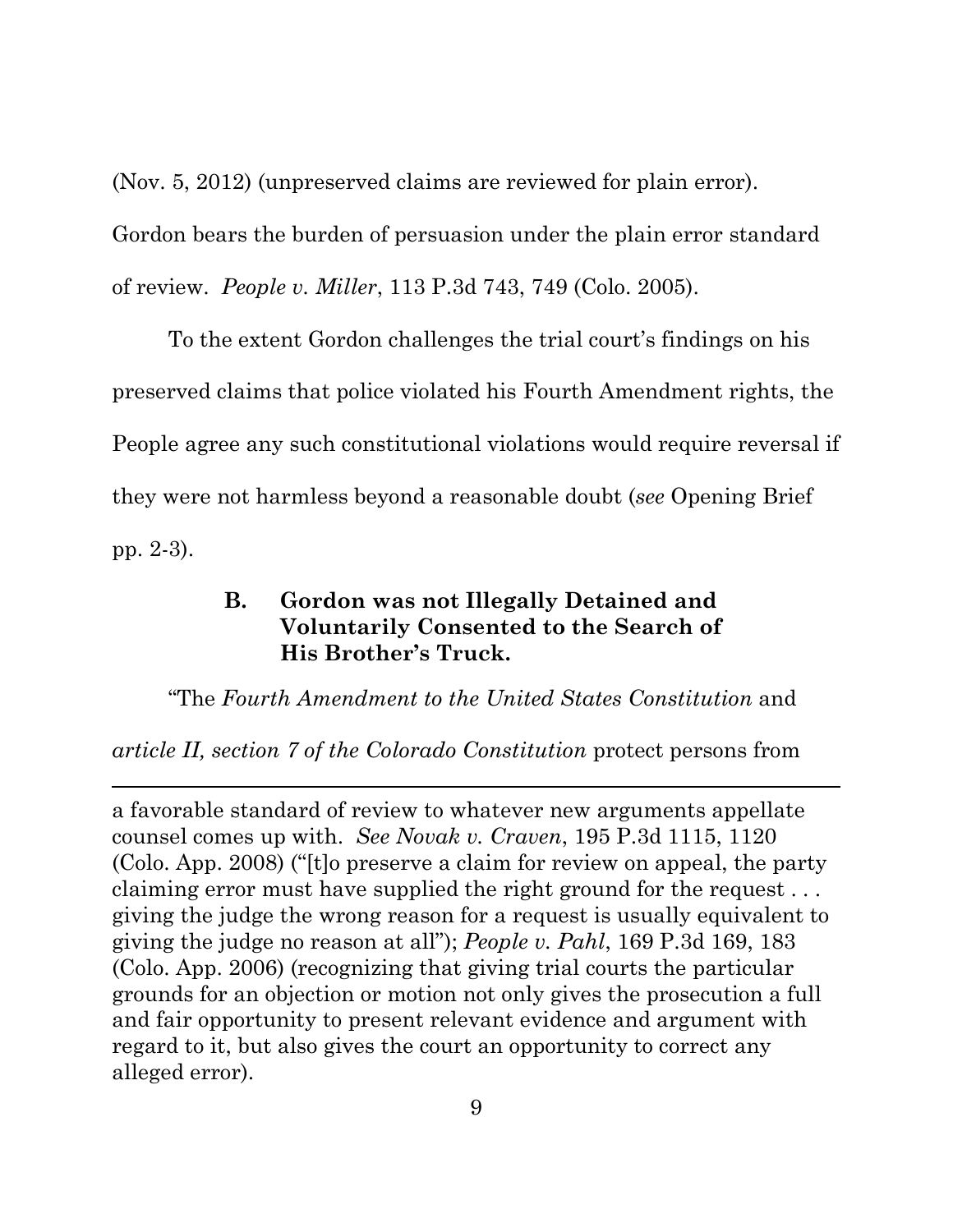unreasonable searches and seizures of their person, home papers and effects." *Garcia*, 251 P.3d at 1157 (italics in original).

In the context of a traffic stop, prolonging a stop to conduct a drug investigation intrudes upon a reasonable expectation of privacy and, therefore, requires either: (1) reasonable suspicion, or (2) that the further questioning or search is the result of a consensual encounter after the traffic stop is concluded. *Id.* at 1158; *People v. Castaneda*, 187 P.3d 107, 109 (Colo. 2008) (recognizing a consensual encounter does not require a showing of reasonable suspicion because it is not a seizure under the *Fourth Amendment*).

Reasonable suspicion exists when, under the totality of the circumstances, the articulable facts taken together with reasonable inferences from those facts give rise to a reasonable suspicion that a person has been, is, or is about to be engaged in criminal activity. *Garcia*, 251 P.3d at 1158; *People v. Pigford*, 17 P.3d 172, 175-76 (Colo. App. 2000). "Objective evaluations of a person's 'nervous or unduly cautious behavior' may be considered as part of the totality of the circumstances." *Pigford*, 17 P.3d at 176. Importantly, this is an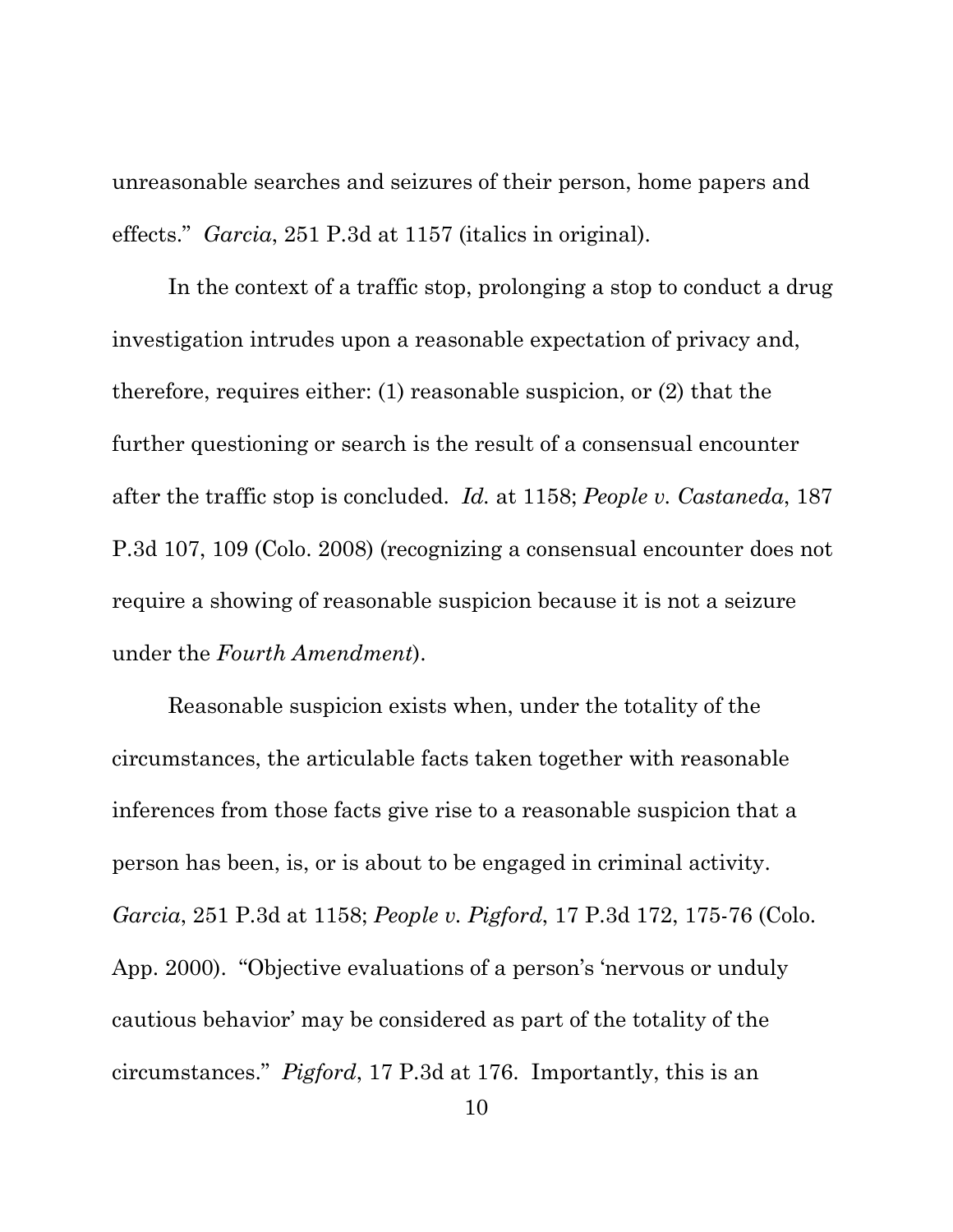objective analysis and an officer's subjective motives for an investigation will not affect the propriety of a reasonable search. *Garcia*, 251 P.3d at 1158.

A consensual encounter following a traffic stop cannot begin until an officer has returned the driver's documentation. *Castaneda*, 187 P.3d at 109. But such an encounter will not be considered consensual "if the driver has an objective reason to believe that he was not free to end his conversation with the law enforcement officer and proceed on his way." *Id.* (internal quotation and citation omitted).

## **1. Suppression proceedings.**

At the suppression hearing, the prosecution argued police had a reasonable suspicion to stop Gordon on east I-70 for violating traffic laws because: (1) pacing Gordon's vehicle showed he was speeding; (2) a license plate frame partially obscured his rear plate; and (3) an attempt to run the license plate before pulling him over suggested it had expired in 1989 (Supp. CD 4/12/11B p. 11; *see* Supp. CD 4/12/11A pp. 10-11, 57- 58).

11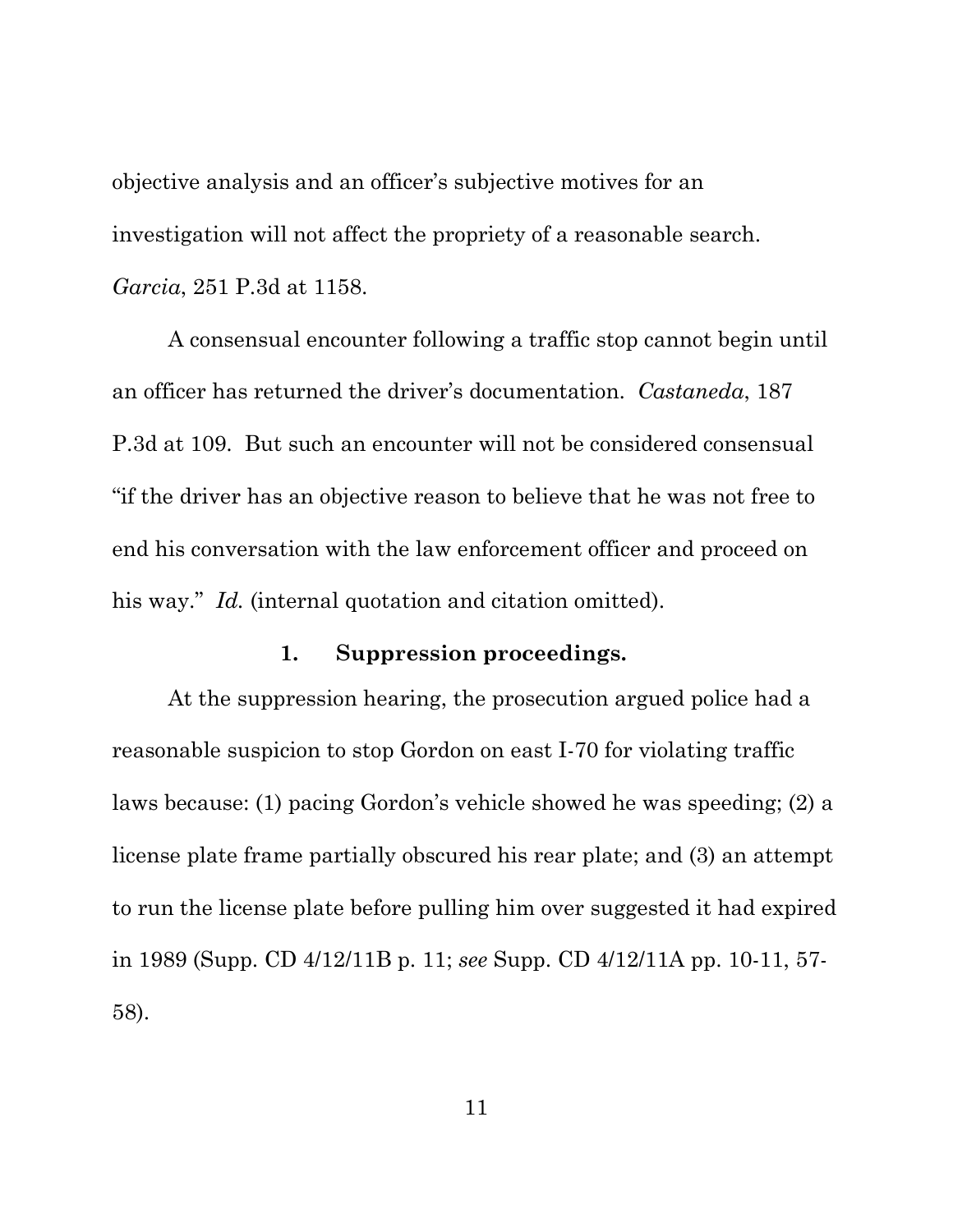After pulling Gordon over, Agent Jacobsen spoke with him through the truck window while Gordon searched for his license, registration and insurance (Supp. CD 4/12/11A pp. 12-13). In this brief conversation, Gordon appeared extremely nervous and hesitated noticeably before answering basic questions (*see id.* pp. 15-16). Gordon claimed he had driven with his wife and toddler daughter from Boston to Chicago and then to San Francisco in the last week to look at small automobile trailers and to show his wife San Francisco before heading back home (*see id.* pp. 13-14). Gordon gave Agent Jacobsen his license and registration and explained that the truck belonged to his brother (*see id.* pp. 13, 66).

Agent Jacobsen took the license and registration back to the patrol car for Agent Collett to check (*see id.* pp. 14-15). Both agents were confused by Gordon's story and choice of route because I-80 runs more directly between San Francisco and Boston (*see id.* p. 15).

While Agent Collett checked the validity of Gordon's license and registration, Jacobsen went back to clarify Gordon's story (*see* Supp. CD 4/12/11A pp. 14-16, 61). Because it was difficult to hear, Jacobsen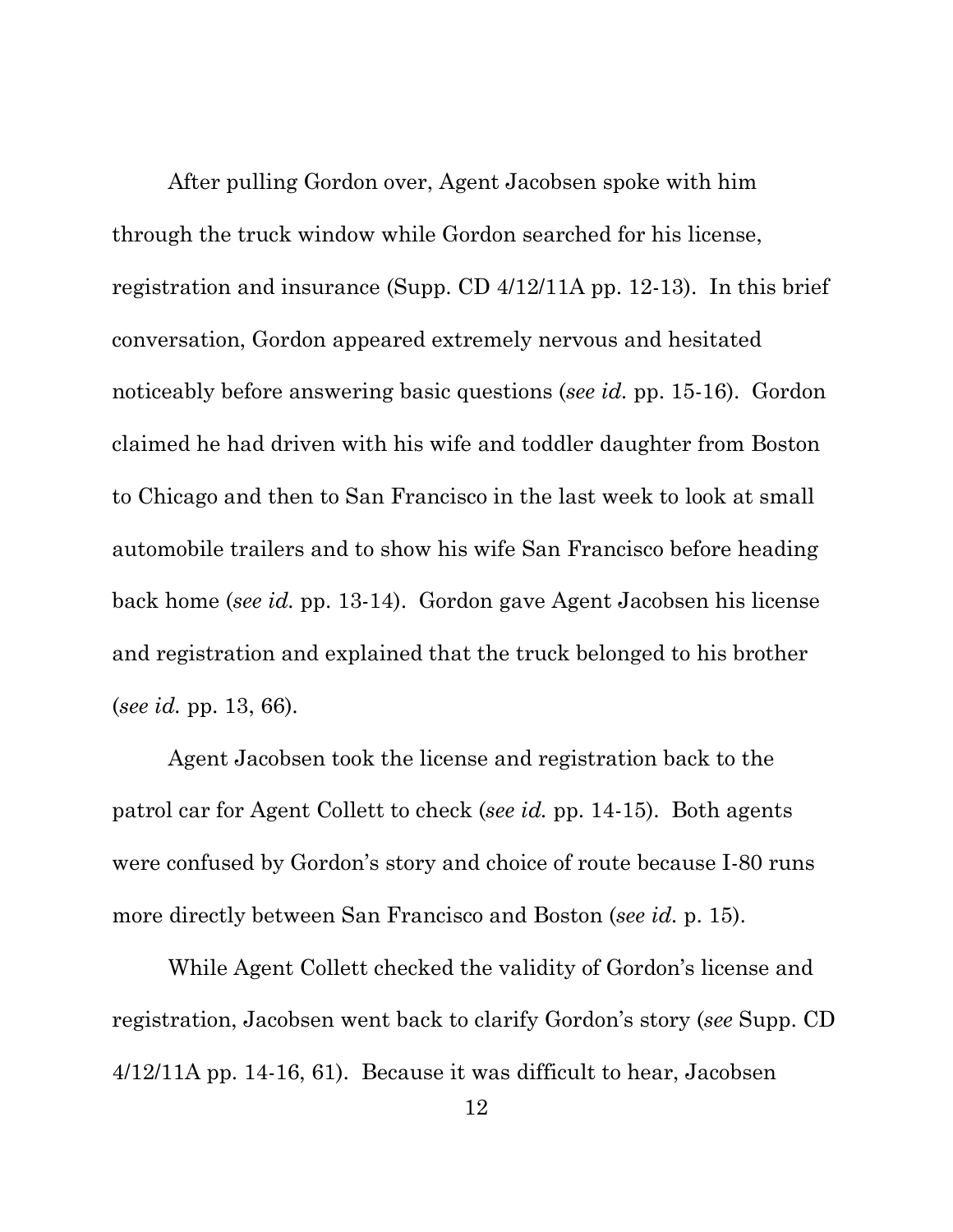asked Gordon to talk with him by the passenger side of the patrol car (*see id.* p. 17). When Agent Jacobsen asked why they had not taken I-80, Gordon explained that they had also eaten in Las Vegas and also gone sightseeing and looked into casting companies for their daughter in Los Angeles (*id.* pp. 18, 20-21).

At that point, Agent Collett got out of the patrol car and asked Gordon about the proof of insurance, which Gordon indicated his wife could find in the truck (*see id.* pp. 19, 62).

Agent Collett spoke to Gordon's wife briefly about their trip while she located the insurance information (*see id.* pp. 62-63). Her version largely matched Gordon's, but rather than stating they had previously stopped in Chicago to look at a trailer, she claimed they were to make this stop on the way back to Boston (*see id.* 63-64).

Noticing this inconsistency, Agent Collett took the insurance information and went back to clarify with Gordon where the family had travelled (Supp. CD 4/12/11A pp. 63-64). After hearing what Gordon had told Agent Jacobsen while Collett was verifying the license and registration information – that they had gone to Los Angeles to visit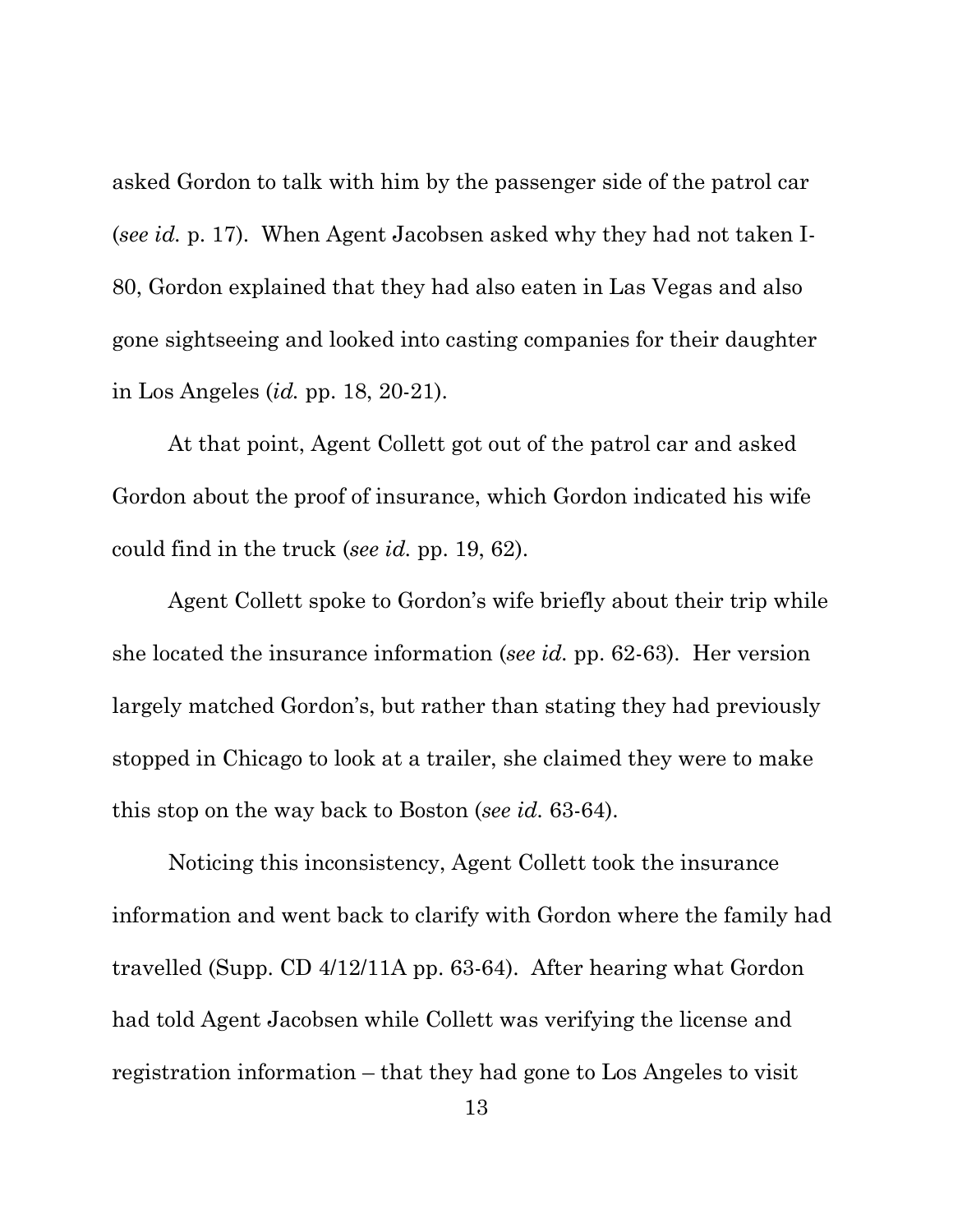casting companies on Sunday and had come through Las Vegas – Collett noticed a new inconsistency because Gordon's wife had not mentioned anything about Los Angeles or Las Vegas when discussing their route (*see id.* 62-64).

Given the noise level on the road, the apparent inconsistencies and Gordon's extremely nervous behavior, Agent Collett went back to quickly clarify with Gordon's wife whether he had correctly understood her (*see id.* pp. 64-65). When he asked her directly, she denied they had visited any cities in California other than in the San Francisco/Santa Rosa area and added she had been disappointed that they had not been able to visit her sister in Long Beach (adjacent to Los Angeles) because it was too far away from where they had been traveling (*see id.* p. 65).

Instead of confronting Gordon with the significant inconsistencies between the stories he and his wife had told, Agent Collett returned Gordon's documents, gave him a warning, shook his hand and told him that he was free to go (*see id.* pp. 66).

Gordon then walked from the patrol car back to his driver's side door when Agent Collett called to him and asked if he could ask Gordon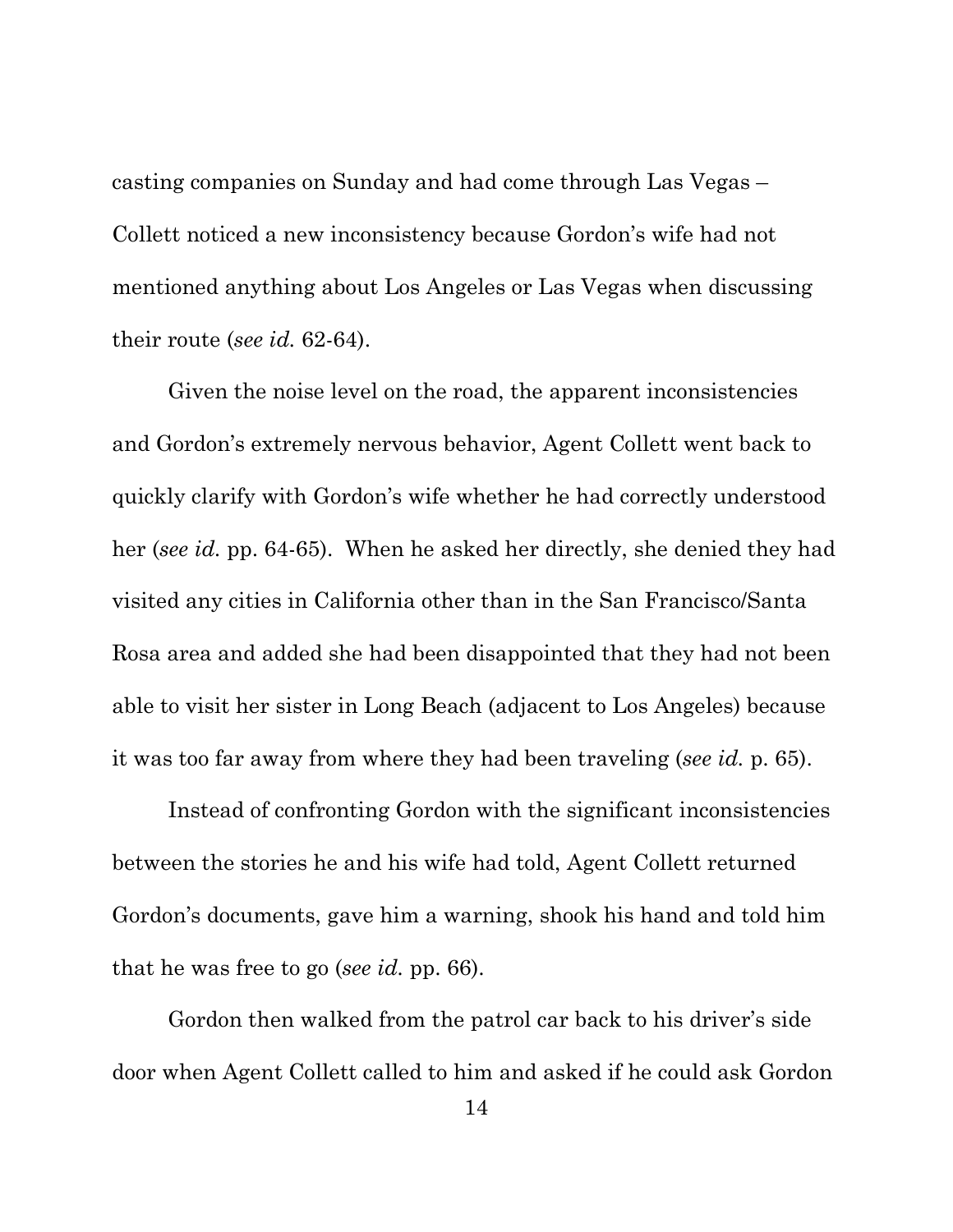a few more questions (*see id.* pp. 66, 22-23). Gordon agreed and walked back to where Agent Collett was standing by the patrol car (*see id.*).

Agent Collett asked Gordon why his wife did not remember going to Los Angeles and suggested the trip did not make sense – he was making two cross-country trips with a toddler on a tight schedule in search of automobile trailers, which could probably be found nearer Boston (Supp. CD 4/12/11A pp. 67-68). Agent Collett then asked Gordon if he had any illegal items in the truck including drugs or large sums of money (*see id.* p. 68). Gordon denied having each item, but reacted differently before answering when asked about marijuana (*see id.*). Gordon then gave his verbal consent for police to search his truck (*see id.* p. 69).

After reaffirming Gordon's voluntary consent, Agent Collett began to search the truck (*see id.* pp. 69-70, 23). He immediately noticed the auxiliary fuel tank in the bed of the truck seemed odd – it had a hole in the side that would keep it from holding fuel and shining a light through the gas cap revealed a false wall that substantially limited its capacity (*see* Supp. CD 4/12/11A pp. 70-71, 24-25). When Agent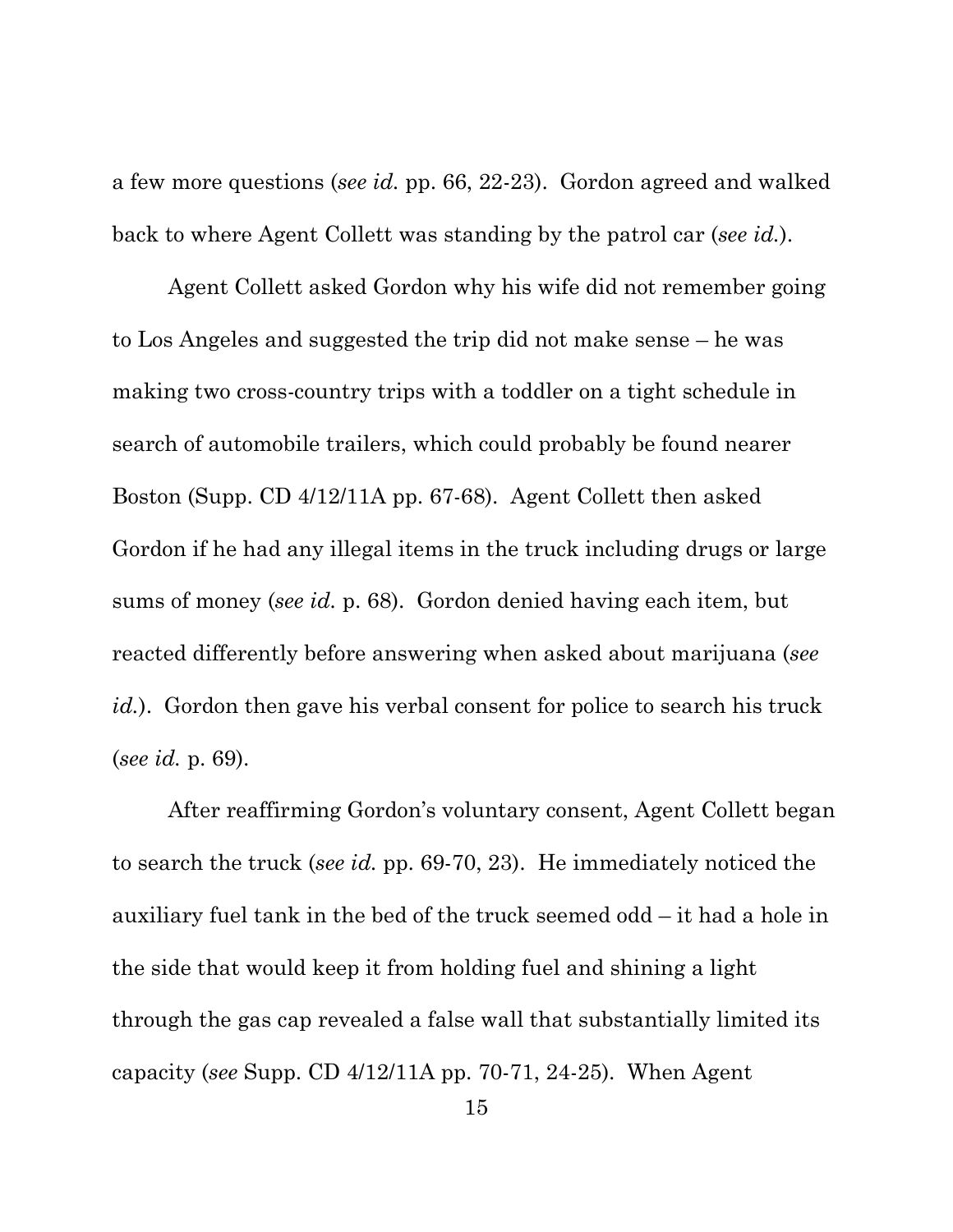Jacobsen joined the search, he agreed that the fuel tank appeared to have been altered and then retrieved a scope from the patrol car (*see id.*). Placing the scope in the hole on the outside of the fuel tank, Agent Jacobsen saw the hidden compartment contained cellophane wrapped bundles that were consistent with illegal drugs (*see id.* pp. 25-26, 71- 72). Police then arrested Gordon and Agent Collett told him they had found the "dope" (*see id.* pp. 72-73).

At the police station, Gordon signed a *Miranda* waiver before admitting he knew about the hidden compartment and had agreed to smuggle contraband cross-country in exchange for \$10,000 (*see id.* pp. 29-32).

Gordon also testified at the suppression hearing and contradicted the police testimony in several ways. First, Gordon claimed that Agent Collett did not ask Gordon to return to answer more questions, but instead demanded it (*see* Supp. CD 4/12/11A p. 97). Second, Gordon claimed Agent Collett kept touching his gun while asking questions about contraband and that he felt threatened by this behavior (*see id.*  pp. 98, 119). Third, Gordon claimed he initially denied Agent Collett's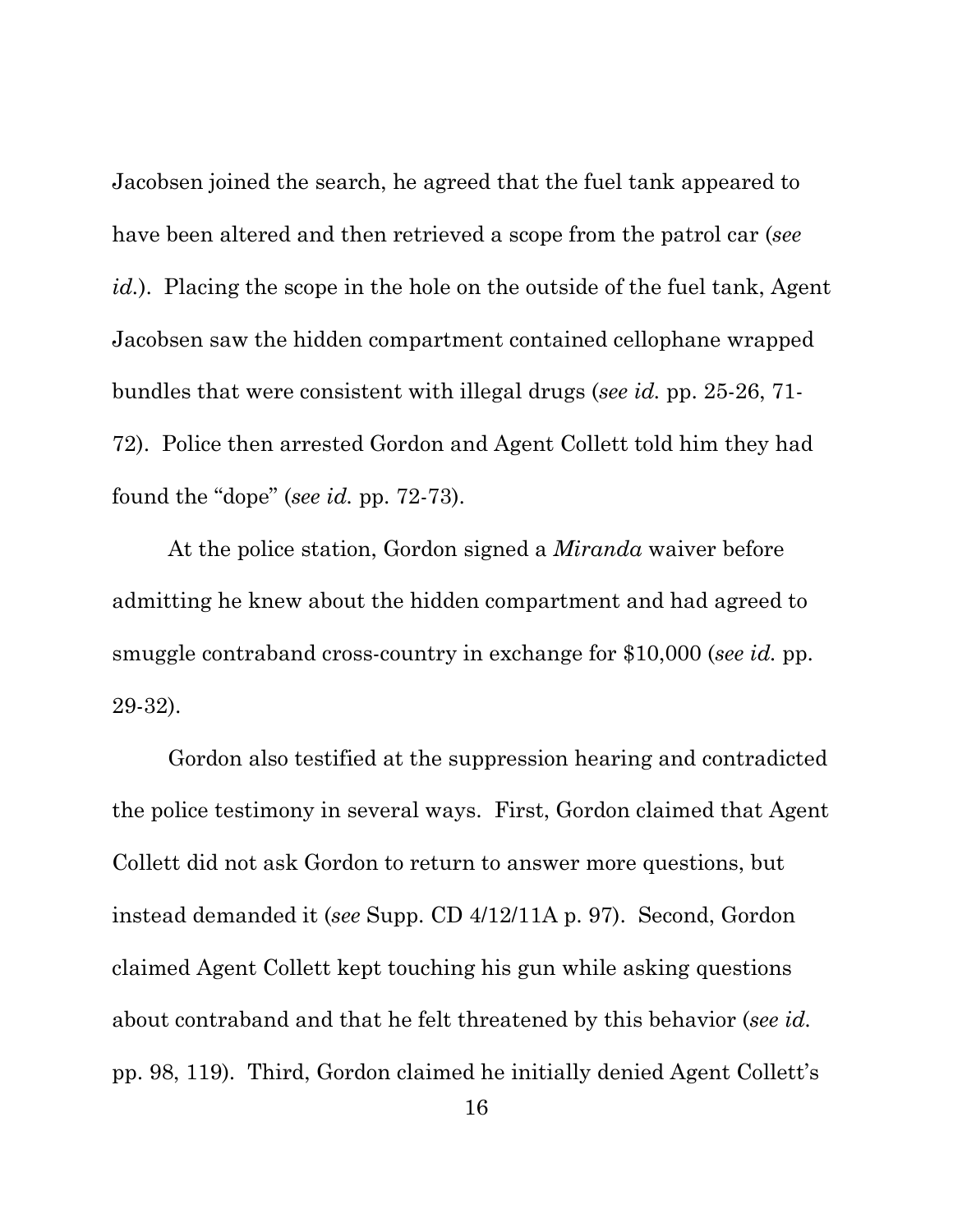request to search the vehicle and repeatedly said he did not want to consent until, after five minutes of Collett insisting he "needed" to search the truck, Gordon responded "whatever" (*see id.* pp. 99-101, 116- 17).

After hearing arguments from each side, the trial court took the matter under advisement (*see* 4/12/11B pp.4-15).

## **2. Trial court ruling.**

In a separate hearing, the trial court made its findings of fact and conclusions of law denying Gordon's motion to suppress (*see* 5/13/11 pp. 3-17). Specifically, the trial court held:

- (1) the traffic stop was supported by reasonable suspicion because pacing is a valid method of assessing speeding and there was uncontroverted evidence that Gordon was speeding and that the license plate on the truck was partially obscured (*see id.* pp.10-11);
- (2) the investigatory stop that followed was of minimal duration and Agent Collett's discussions with Gordon and his wife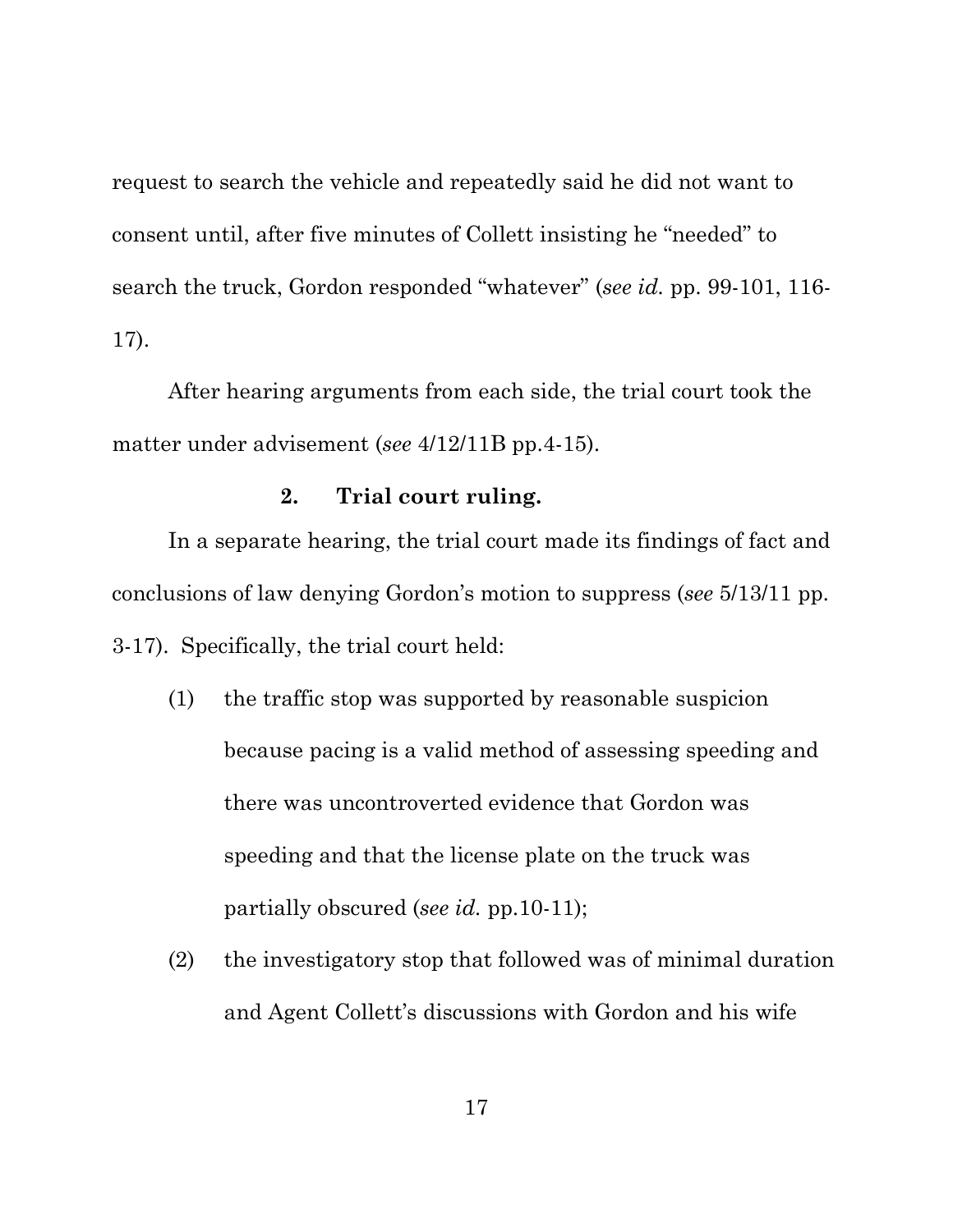during this stop were valid discussions, not interrogations (*see id.* pp. 12-13);

- (3) the contradictory stories told by Gordon and his wife created a reasonable suspicion to detain the truck and seek consent to search because these facts, innocent by themselves isolation, when considered together justified an investigatory stop and were very similar to the circumstances in *Garcia*[3](#page-21-0) (*see id.* pp. 12-14);
- (4) at the moment the traffic stop concluded, Gordon was free to leave and he voluntarily returned and consented to further questioning and the search – to the extent Gordon claimed he was intimidated by Agent Collett and did not feel free to leave, this testimony was not credible (*see id.* pp. 5, 8, 14); and
- (5) Agent Collett obtained Gordon's voluntary consent to search the truck by stating he did not have to allow the search and the scope of the search was appropriate (*see id.* pp.5, 14-16).

 $\overline{a}$ 

<span id="page-21-0"></span><sup>3</sup> *Garcia*, 251 P.3d 1152.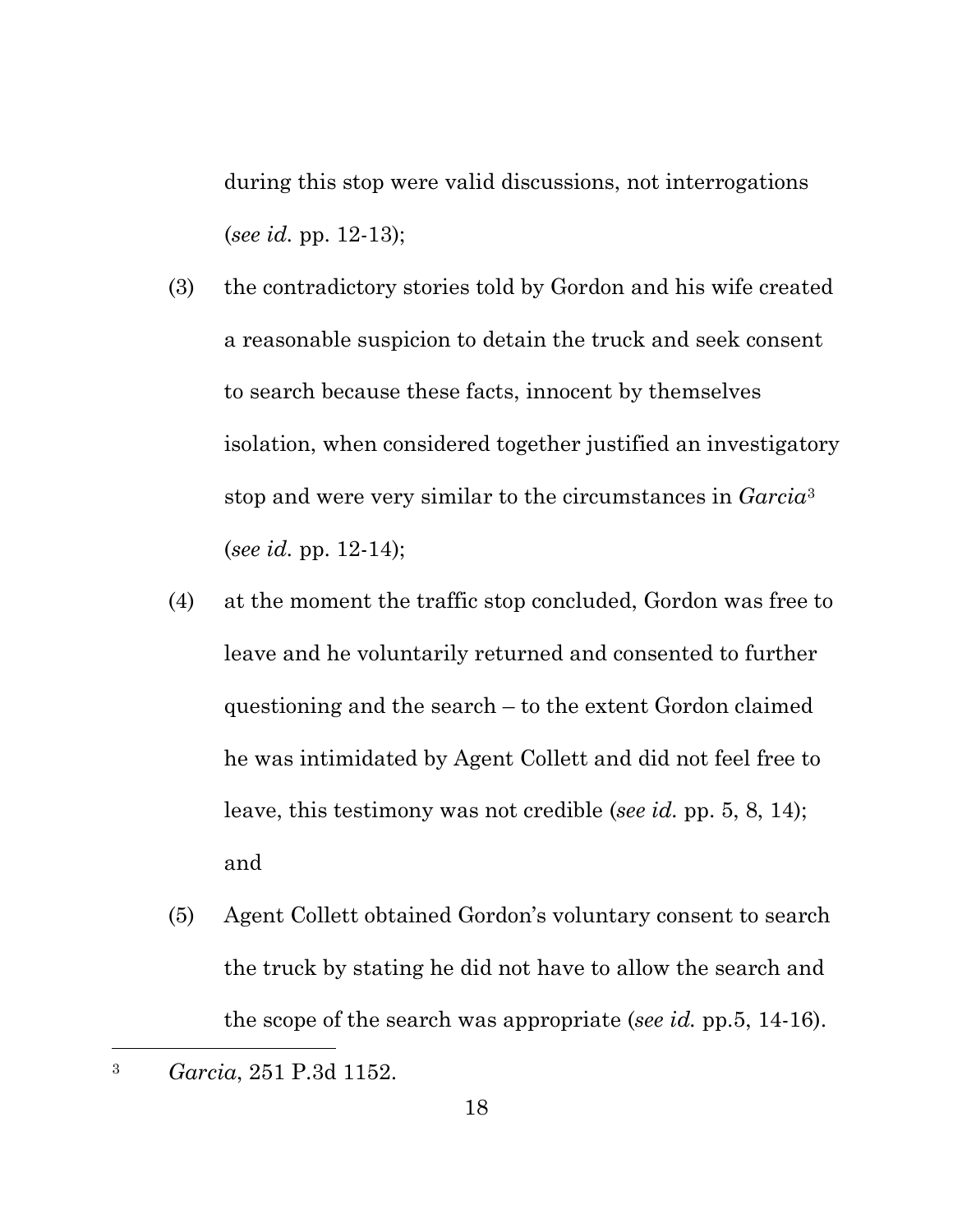### **3. Analysis.**

Though he did so below, Gordon does not contest the validity of the initial traffic stop on appeal. Instead, Gordon contends this investigative stop became an illegal seizure the instant his wife handed Agent Collett proof of insurance or, alternatively, the alleged consensual encounter with police after the traffic stop ended became an illegal seizure when Agent Collett confronted Gordon about discrepancies in their statements and asked about whether illegal items were in the truck (*see* Opening Brief pp. 16-32). These arguments fail for three reasons.

First, as the trial court found, Agent Collett's discussions with Gordon and his wife during the traffic stop were not interrogations and did not constitute an unreasonable seizure because: (1) the stop was of minimal duration; (2) the discussion was conversational and polite, not confrontational (*see* 5/13/11 p. 12; *see also* 4/12/11A pp. 119-20 (Gordon admitting police were polite and did not threaten him or his wife)); and (3) the discrepancies in the statements of Gordon and his wife combined with Gordon's extremely nervous behavior gave rise to a reasonable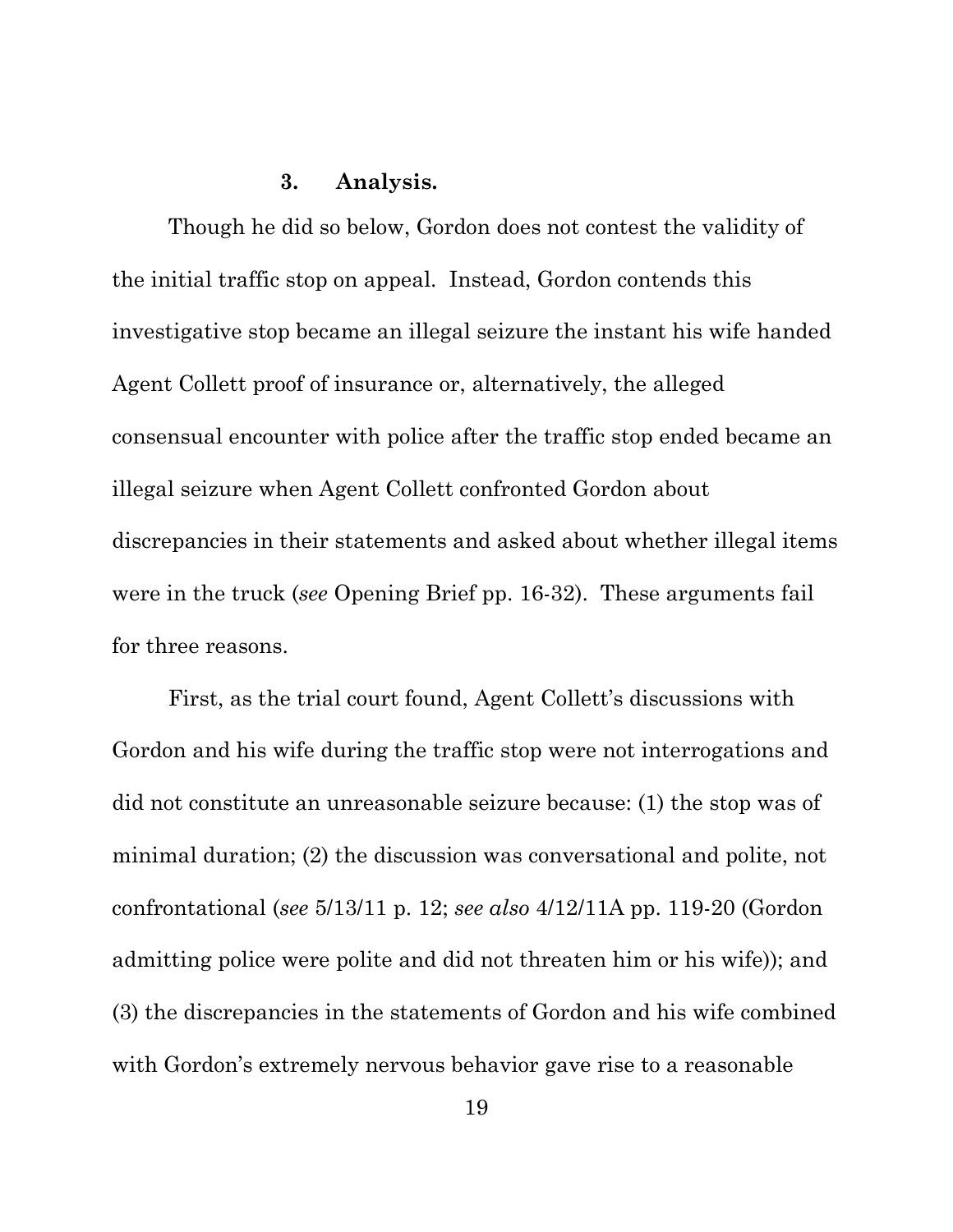suspicion justifying detention and further questioning – though police chose instead to end the traffic stop before initiating a consensual encounter (*see* 5/13/11 pp. 13-14, 4-5).

Second, recent on-point decisions by this Court and the Colorado Supreme Court directly support the trial court's findings of both the officers' reasonable suspicion and that Gordon voluntarily engaged in a consensual encounter after the end of the traffic stop.

In *Garcia*, this Court upheld the non-consensual search of a vehicle after the conclusion of a traffic stop because it was supported by reasonable suspicion and the length of the detention (14-20 minutes to wait for a K-9 unit after the traffic stop ended) was appropriately brief. *See* 251 P.3d at 1160. During a traffic stop, the police officer noticed several discrepancies in the stories told by the driver and passenger including that they could not accurately relate their planned route on a multi-state journey and the vehicle was not registered to the driver or the passenger, though the passenger claimed he knew the owner's uncle. *See id.* at 1157, 1158. The officer also noticed that the driver was hesitant in answering direct questions. *See id.* at 1156. The officer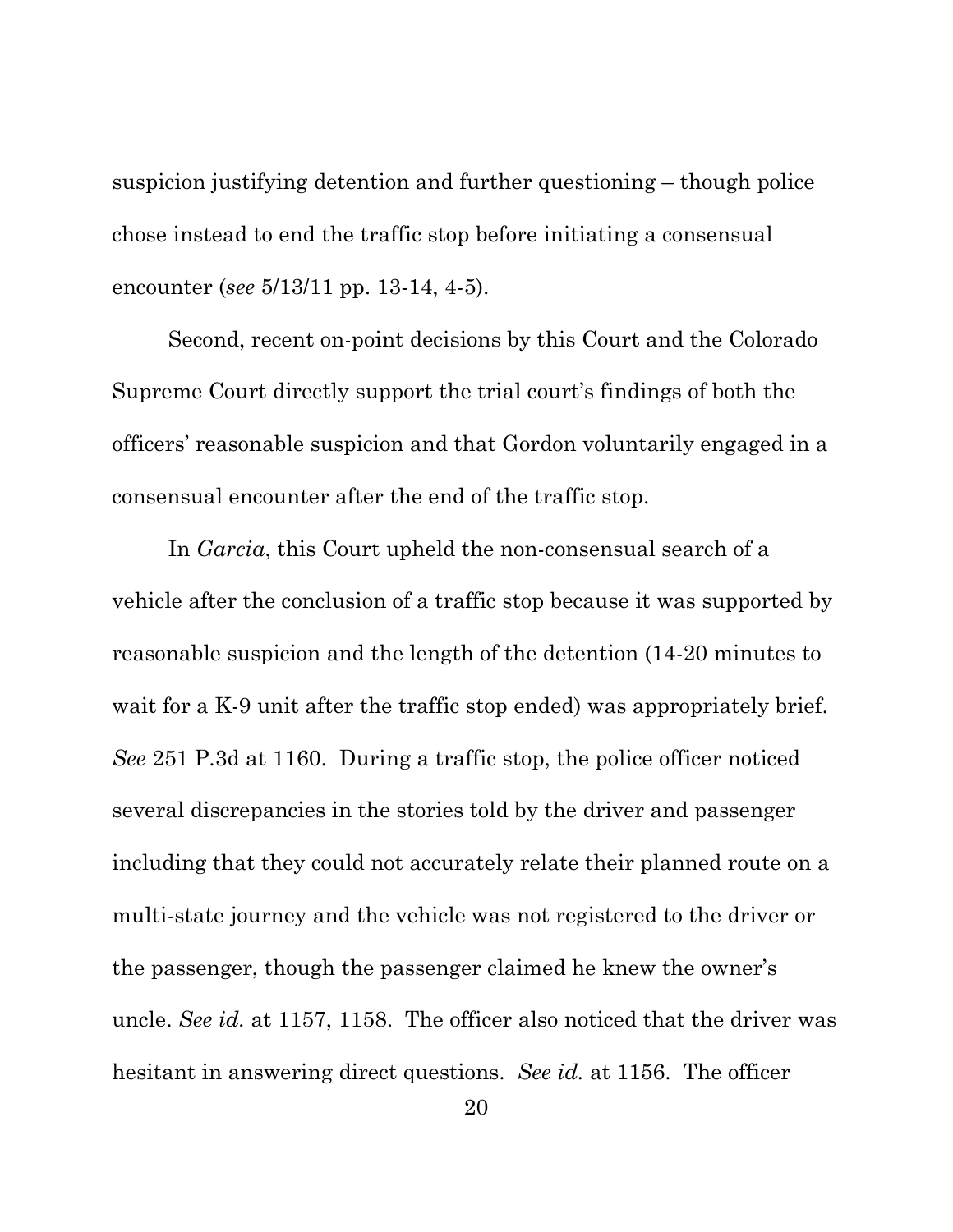concluded the traffic stop and told the driver he was free to go. *Id.* at 1157. After the driver took two or three steps back towards his vehicle, the officer asked if they could talk further and the driver agreed and returned. *Id.* The officer then confronted the driver that their story did not make sense and asked whether there were drugs in the vehicle, which the driver denied. *Id.* The driver and passenger refused to consent to a search, but the officer detained the vehicle and requested a K-9 unit to do a narcotic dog search. 251 P.3d at 1157*.* After the dog alerted, police found marijuana in the vehicle. *Id.* 

The trial court denied the defendant's motion to suppress and this Court affirmed, holding the aggregate inconsistencies in the suspects' stories allowed the officer to continue "to investigate, first through consensual questioning and subsequently through the dog sniff, because the totality of the circumstances viewed objectively supported the reasonableness of the officer's suspicions." *Id.* at 1159; *see id.* at 1160.

In *Castaneda*, the Colorado Supreme Court reversed a trial court's suppression order because search of vehicle after the conclusion of a traffic stop resulted from a consensual encounter. 187 P.3d at 108-10.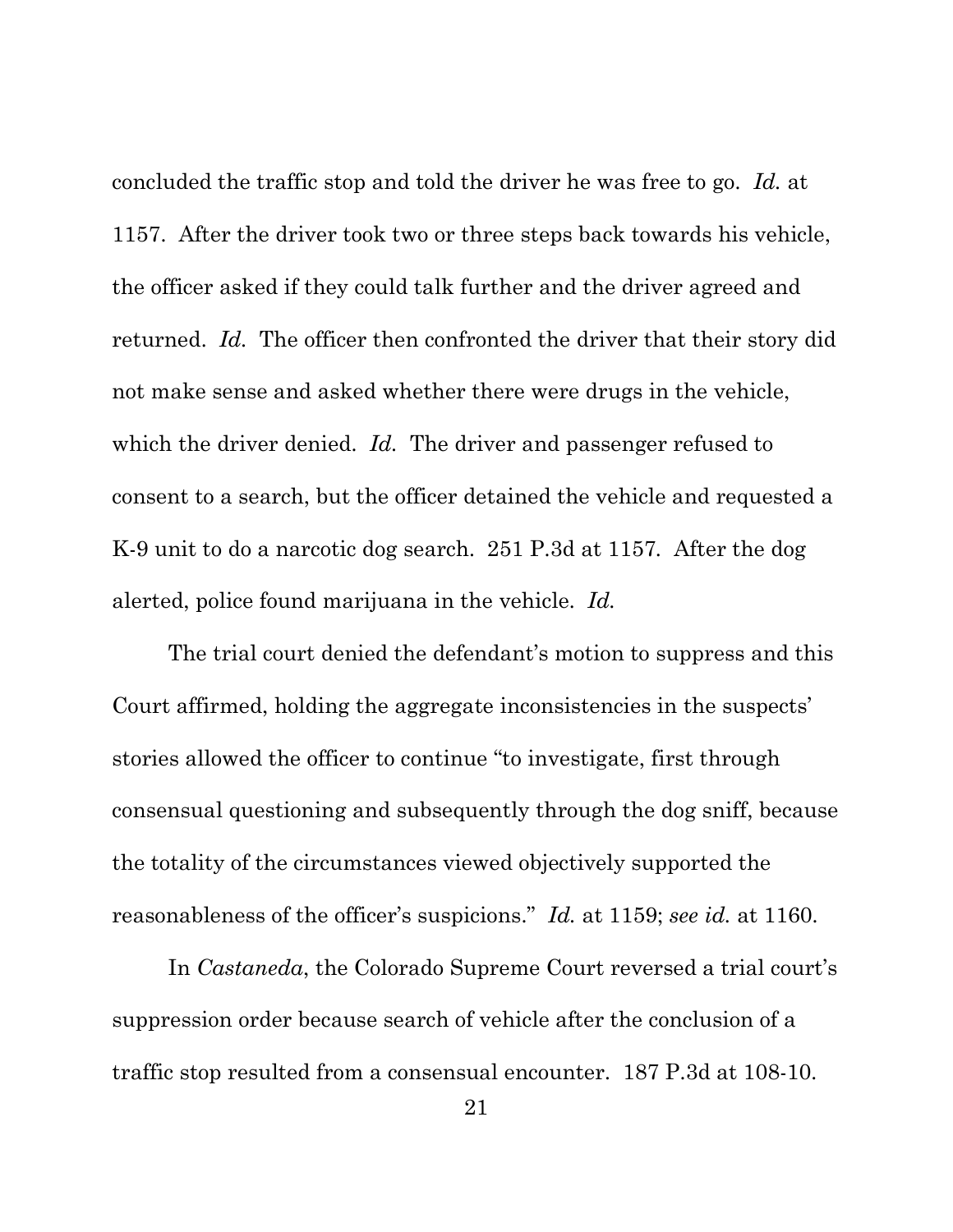During a traffic stop, a driver told the police officer that he was traveling from out-of-state to meet a friend to buy cars at auction. *Id.*  at 108. Although the driver had a previous drug trafficking arrest, he had no outstanding warrants. *Id.* The officer returned the driver's documents and gave him a warning ticket and told him he was free to leave. *Id.* After the driver had turned and begun walking back to his vehicle, the officer asked if he would answer more questions and the driver agreed and returned. *Id.* When asked, the driver denied having drugs or weapons in the vehicle and gave his consent for police to search the vehicle. *Id.* "The search revealed packages of marijuana concealed in the SUV's spare tire." 187 P.3d at 108*.*

The trial court granted the driver's motion to suppress because it found he was illegally detained during the additional questioning because no reasonable person under the circumstances would have felt free to leave, particularly because he was not advised he did not have to consent to the continued questioning and the continued questioning was not supported by reasonable suspicion. *Id.*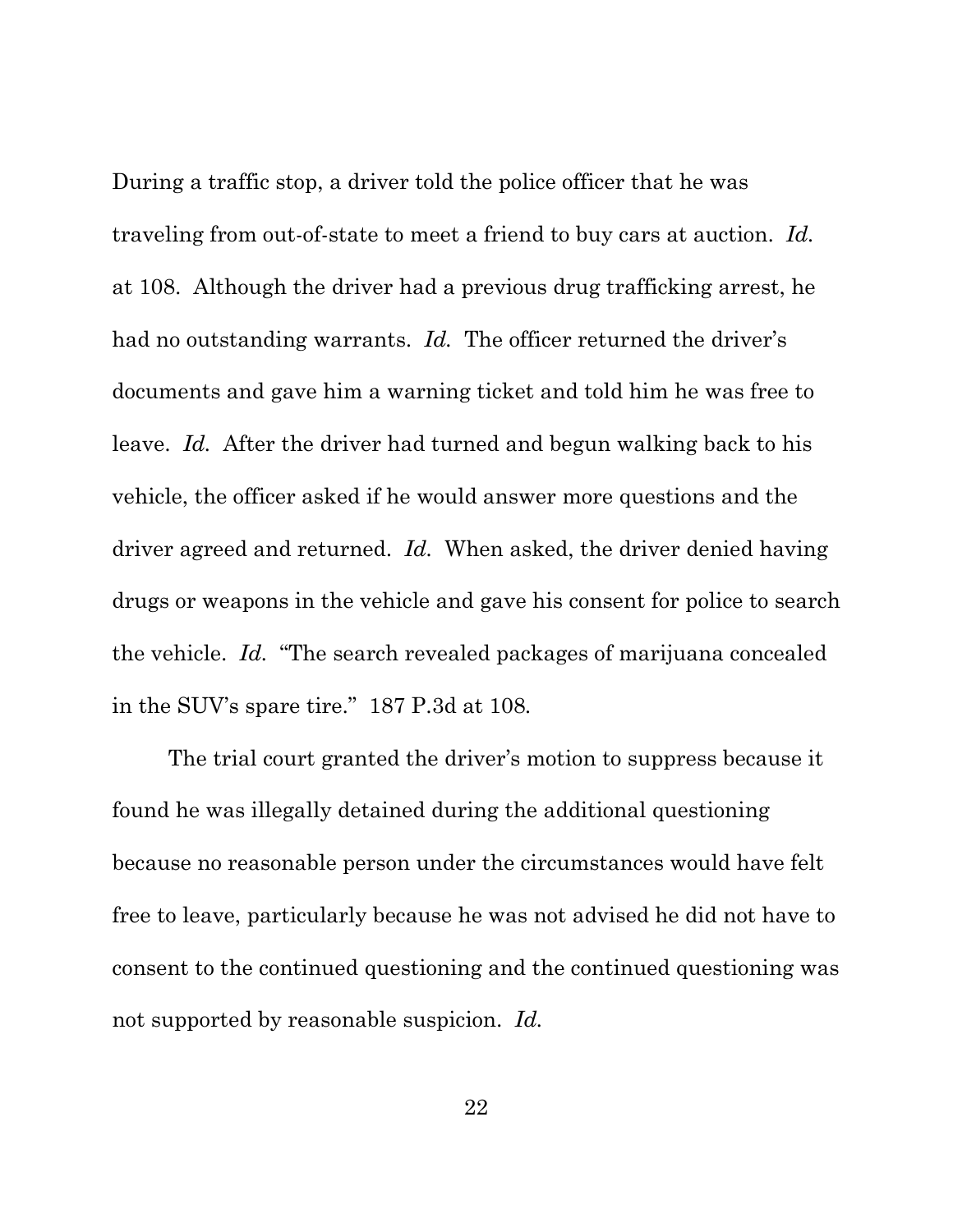The Colorado Supreme Court reversed because it found the continued questioning and subsequent search consensual because: (1) after returning the driver's documents, the officer said he was free to leave; (2) the officer asked the driver's permission to ask him further questions; (3) the questions and search consent confirmed the driver's consent was to allow a search of the vehicle for drugs and weapons; and (4) as the trial court acknowledged, police did not use any show of force or coercive tactics. *Id.* 109-10. Additionally, the Supreme Court rejected the trial court's view that failing to specifically inform the driver he did not have to consent could transform a consensual encounter into an investigatory stop. *Id.* at 110.

Here, the facts are markedly similar to those in *Garcia* and *Castaneda*.

As in *Garcia*, Gordon's noticeable hesitancy in answering direct questions and the conflicting and confusing accounts Gordon and his wife gave regarding the multi-state trip they were taking in a vehicle not registered to them created, in the aggregate, a reasonable suspicion to continue the investigation through consensual questioning and a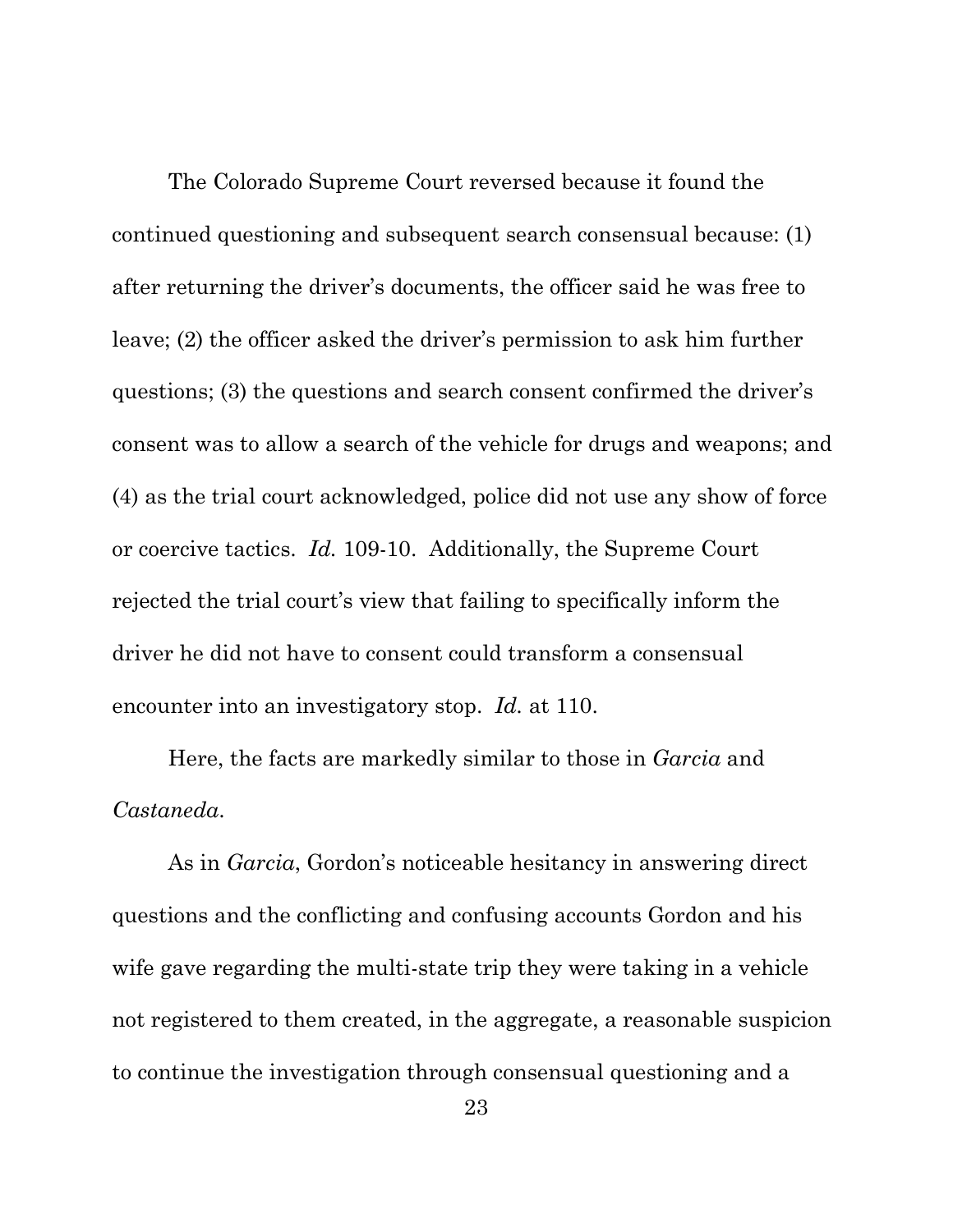search of their vehicle (*see* 5/13/11 pp. 4, 13-14; Supp. CD 4/12/11A pp. 15-16, 62-65, 66; *see* Vol. p. 9). Gordon's additional reaction when asked whether there was marijuana in the truck provided additional support for this reasonable suspicion (*see* Supp. CD 4/12/11A p. 68; Vol. 10).

Additionally, as in both *Garcia* and *Castaneda*, the continued questioning of Gordon after returning his documents was a consensual encounter because: (1) Gordon was told he was free to go and returned towards his vehicle (*see* 5/13/11 p. 5; Supp. CD 4/12/11A pp. 66, 22-23);[4](#page-27-0) (2) Agent Collett asked Gordon's permission to ask him additional questions and Gordon agreed and returned (*see* 5/13/11 p. 5; Supp. CD  $4/12/11A$  pp. 66, 22-23); and (3) as the trial court found, police did not use a show of force or coercive tactics (*see* 5/13/11 p. 8).[5](#page-27-1) Moreover, as in

 $\overline{a}$ 

<span id="page-27-0"></span><sup>&</sup>lt;sup>4</sup> The fact police told Gordon he was free to go clearly distinguishes this case from the recent Colorado Supreme Court decision affirming the suppression of drug evidence uncovered after a 30 minute extension of a traffic stop that was not supported by reasonable suspicion. *People v. Mason*, 2013 CO 32 ¶¶ 5-6 (June 3, 2013) (noting that, after police completed the traffic stop paperwork, the detaining deputy retained the defendant's documents and informed him he was not free to leave).

<span id="page-27-1"></span>The trial court found Gordon's claims of police coercion not credible (5/13/11 p. 8).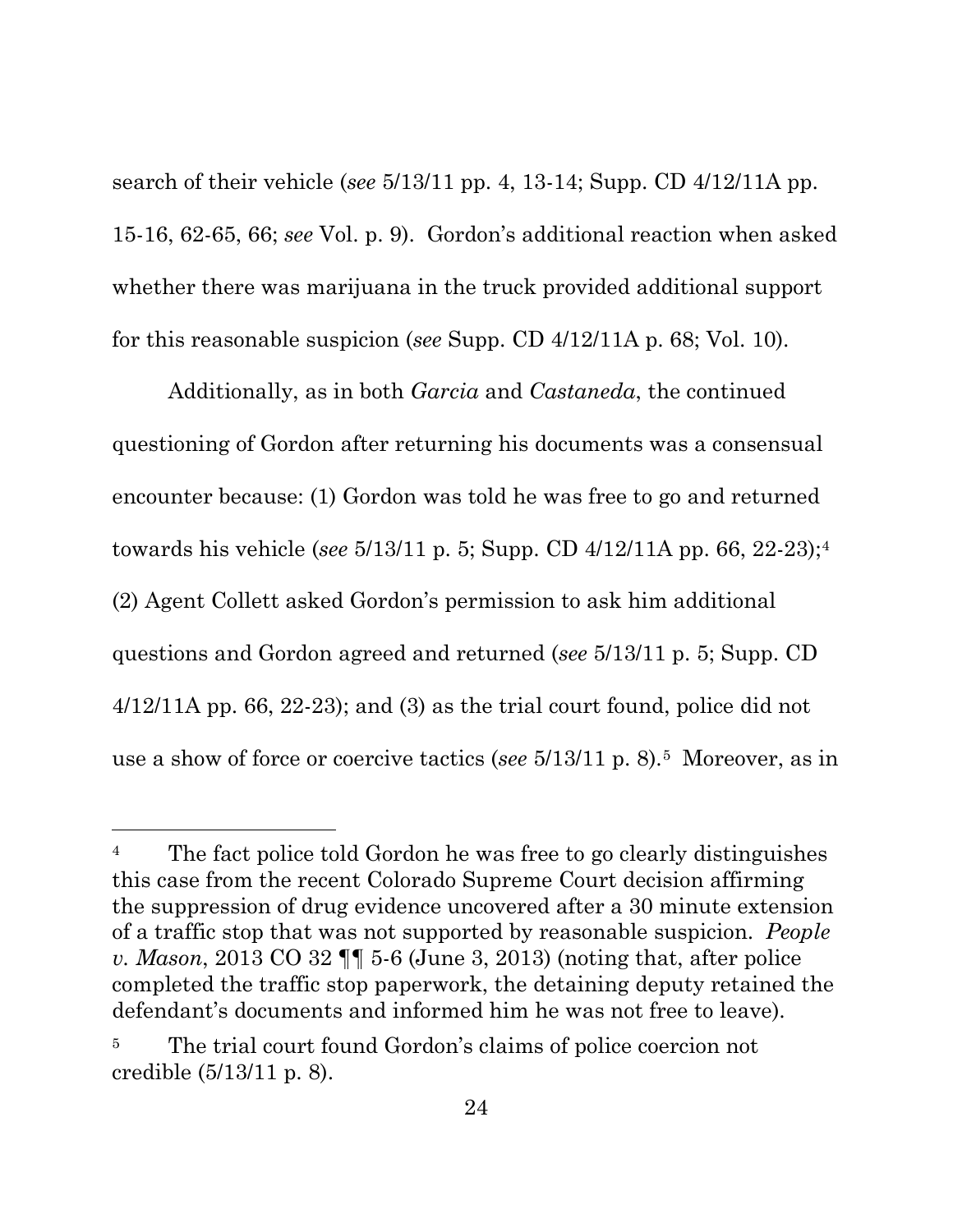*Castaneda*, the contents of the limited questioning and Gordon's consent confirmed he agreed to allow police to search the truck for drugs (*see id.* p. 5; Supp. CD 4/12/11A pp. 66-69).[6](#page-28-0)

Third and finally, as in *Garcia*, the trial court found the investigatory stop here was appropriately brief and that Gordon voluntarily consented to the search after being told he did not have to allow it (*see* 5/13/11 pp. 5, 14-15; Supp. CD 4/12/11A pp. 69, 86).[7](#page-28-1) 

Given the above, this Court should affirm the trial court's suppression order because its factual findings are supported by the record and its legal conclusions accurately apply analogous case law.[8](#page-28-2)

l

<span id="page-28-0"></span><sup>6</sup> By contrast, the facts here are distinguishable from the case Gordon primarily relies upon, *People v. Brandon*, 140 P.3d 15 (Colo. App. 2005) (*see* Opening Brief pp. 4, 5, 22, 24-26, 28-30, 32). There the police officer did not let the offender go back to her vehicle and instead immediately began asking additional questions and ignored the crying offender's objections asking why the officer wanted to search her vehicle. *See Brandon*, 140 P.3d at 20.

<span id="page-28-1"></span><sup>&</sup>lt;sup>7</sup> In so holding, the trial court rejected Gordon's claims that he was coerced into allowing the search were not credible (*see* 5/13/11 pp. 8, 5, 14-15).

<span id="page-28-2"></span><sup>8</sup> Even assuming *arguendo* that the trial court erred, this Court should still affirm the suppression order because Gordon failed to show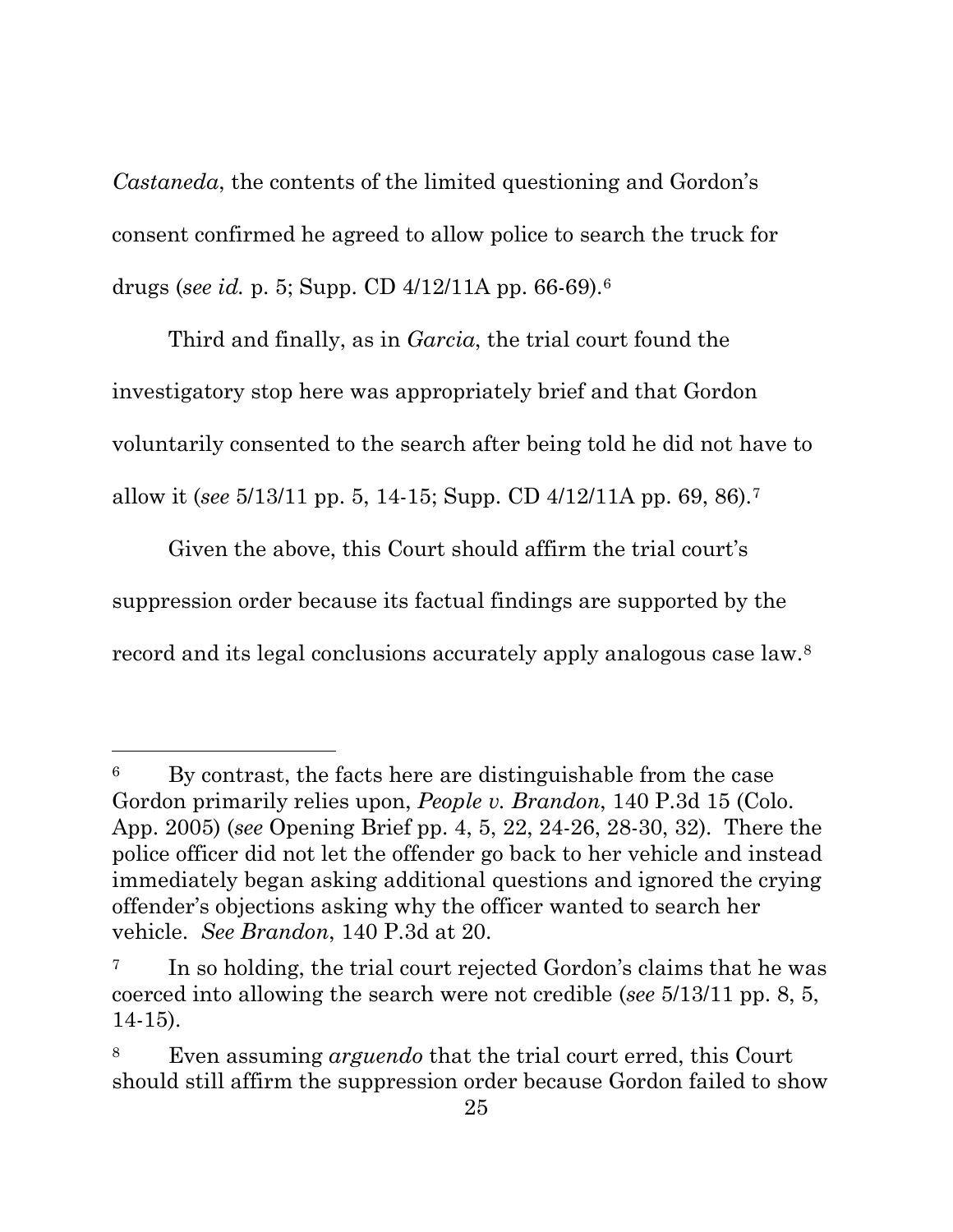## **II. There was Sufficient Evidence for a Rational Juror to Convict Gordon.**

Gordon contends this Court should vacate his conviction because there was insufficient evidence to show that the 25 packages police found in the smuggling compartment contained more than five pounds of marijuana (*see* Opening Brief pp. 32-35). He is wrong.

#### **A. Standards of Review.**

The People do not fully agree that this claim is subject to *de novo*  review (*see* Opening Brief p. 32). Instead, because jury verdicts deserve deference and a presumption of validity, courts apply a "daunting standard" to these types of challenges: "constru[ing] the record in the light most favorable to the prosecution to determine whether any rational juror could have found guilt proven beyond a reasonable doubt." *People v. McBride*, 228 P.3d 216, 226 (Colo. App. 2009); *see Mata-Medina v. People*, 71 P.3d 973, 983 (Colo. 2003).

In fact, "[t]his standard is so high, and the consequences to the rare defendant able to satisfy it so severe, that [reviewing courts] apply

l

his unpreserved arguments that he was illegally seized demonstrate the trial court committed "plain error".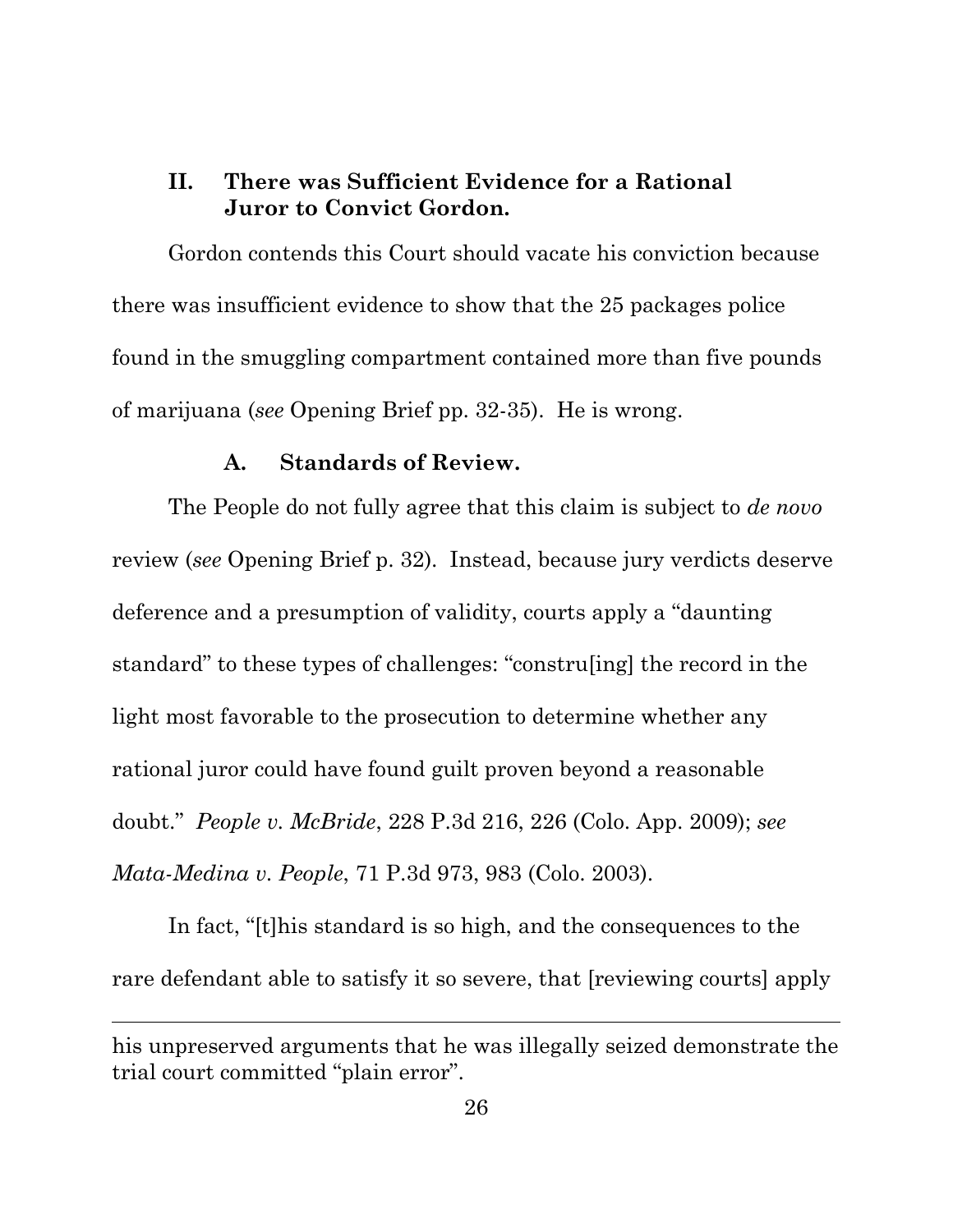it even where . . . a defendant failed to preserve the challenge by raising it in the trial court." *McBride*, 228 P.3d at 226 (citations omitted).[9](#page-30-0)

Gordon cannot meet this standard.

 $\overline{a}$ 

## **B. There was Sufficient Evidence for a Rational Juror to Infer Gordon Possessed More than Five Pounds of Marijuana.**

A conviction for possession of a controlled substance may be based on circumstantial evidence. *People v. Stark*, 691 P.2d 334, 339 (Colo. 1984). This does not require that the substance be found on defendant's person, so long as it is found in a place under his or her dominion and control. *People v. Warner*, 251 P.3d 556, 564 (Colo. App. 2010) (internal quotation omitted).

Section 18-18-406(6)(b) prohibits the knowing possession of marijuana with intent to distribute and assigns different felony levels of offenses based on the amount of marijuana possessed. *See* § 18-18-

<span id="page-30-0"></span><sup>&</sup>lt;sup>9</sup> Though Gordon fails to address preservation in his Opening Brief, the record shows that he did not raise his current sufficiency claim below (*see* 6/8/11 p. 73 (motion for judgment of acquittal arguing only that Gordon did not knowingly possess marijuana); *see* Opening Brief pp. 32-33).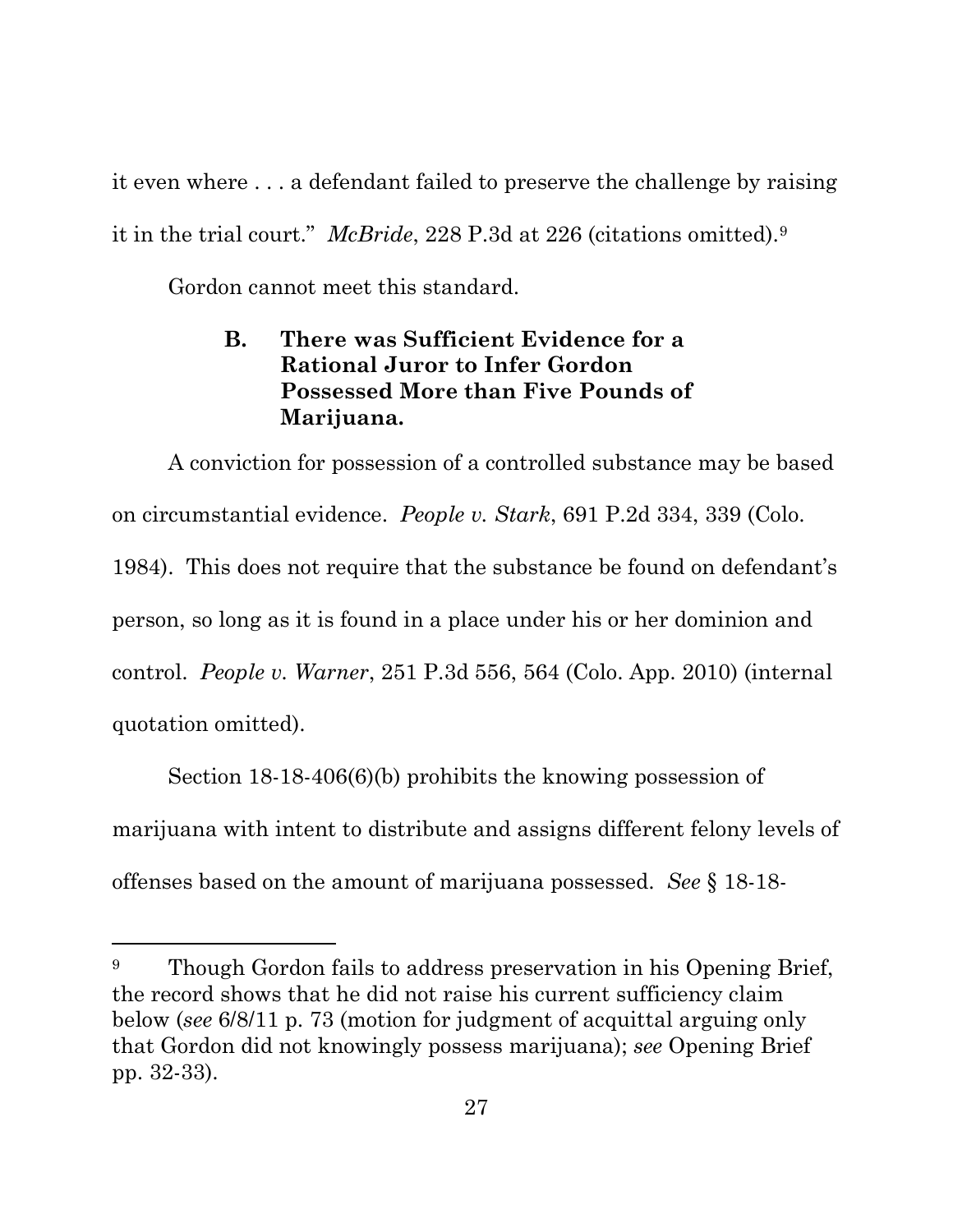406(6)(b), C.R.S. (2010). As the Colorado Supreme Court found in interpreting a similar drug possession statute, the quantity provisions of this statute are sentence enhancement provisions, not essential elements of the offense. *See Whitaker v. People*, 48 P.3d 555, 558-59 (Colo. 2002); *see also People v. Scheffer*, 224 P.3d 279, 288 (Colo. App. 2009) (applying *Whitaker* to a more recent possession statute). Accordingly, the requirement that an offender act "knowingly" relates only to an offender's conduct and no *mens rea* requirement applies to the amount of the marijuana possessed. *See Scheffer*, 224 P.3d at 289- 90 (reaching this conclusion regarding a similar drug possession statute). As a sentencing factor, the quantity of marijuana possessed is a question for the jury that must be proven beyond a reasonable doubt. *Whitaker*, 48 P.3d at 559.

Here, Gordon was convicted of possession with intent to distribute at least five pounds of marijuana, but not more than one hundred pounds (*see* CD 6/8/11 pp.133; Env. IV, Verdict). § 18-18- 406(6)(b)(III)(B), C.R.S. (2010).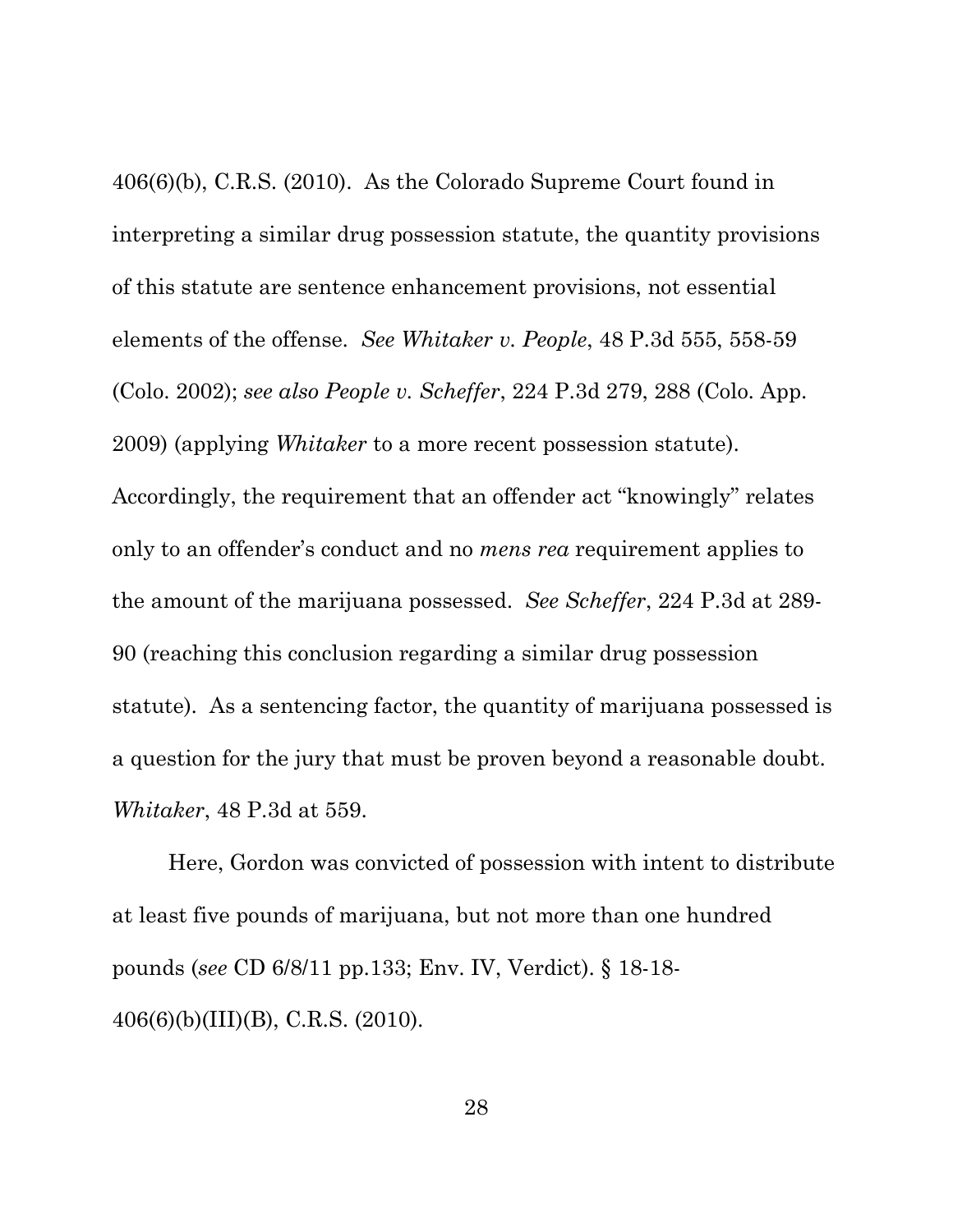Gordon contends there was insufficient evidence to convict him of this offense because the prosecution only provided direct evidence of "at most – four pounds of marijuana [and] the jury therefore must have relied entirely on speculation as to what the remaining unopened bundles contained because, due to the packaging, it was impossible to tell what was inside the bundles without opening them. The bundles could have contained marijuana, but they also could have contained money or some other type of contraband" (Opening Brief p. 35).

But Gordon's entire argument is based on a false premise – that it was not possible for a rational juror to reasonably infer the bundles contained marijuana without opening and testing them. To the contrary:

> • Agent Collett, who testified as an expert on drug distribution and sales, testified that when he looked at the green cellophane bundles through the scope (*i.e.* while still in the hidden compartment), he recognized the packaging of the bundles was consistent with marijuana as opposed to other types of illegal drugs and that their size was not consistent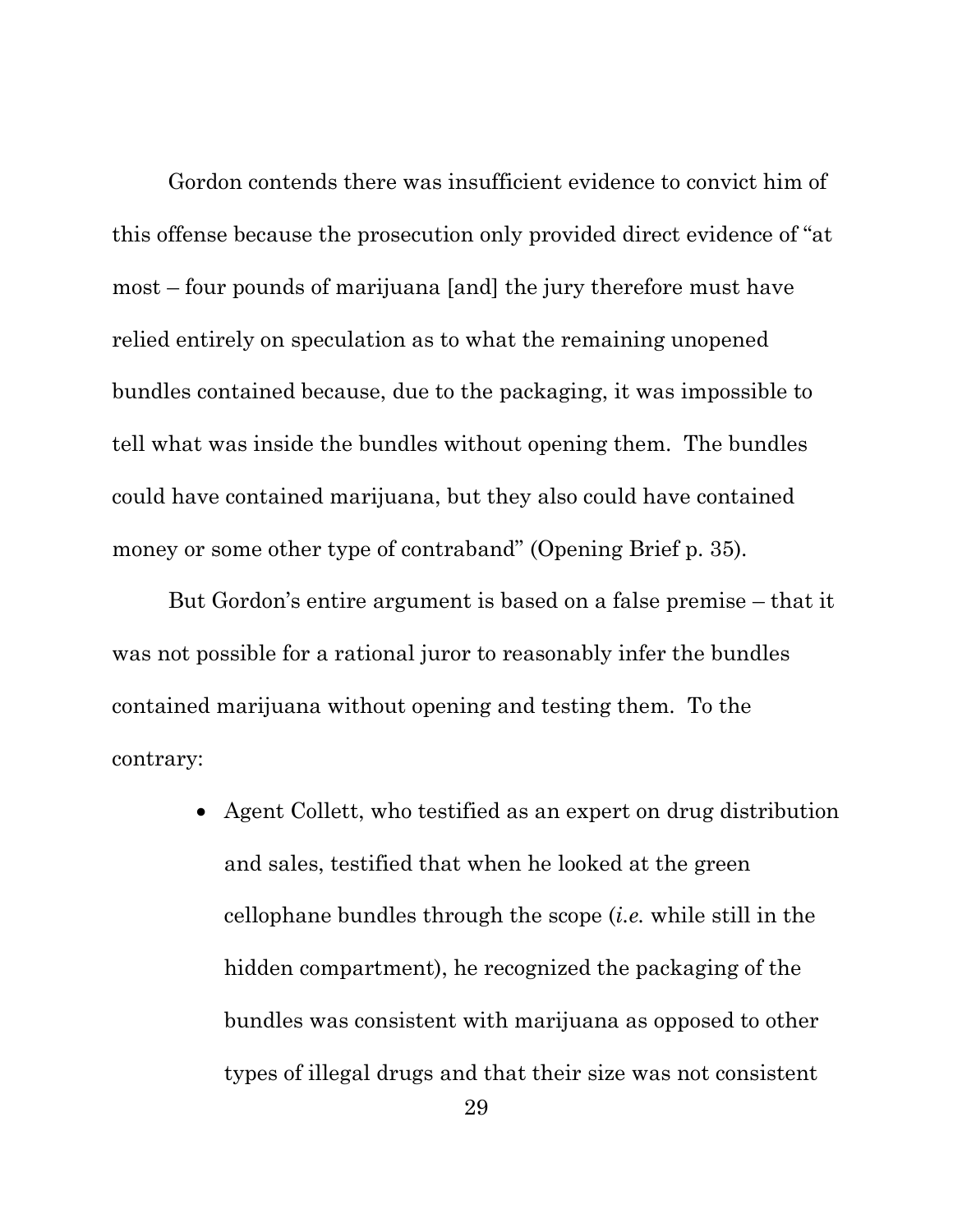with the amount of currency Gordon claimed to be smuggling (CD 6/7/11 pp. 221, 234-35; *see also* Supp. CD 4/12/11A pp. 73, 89 (suppression hearing testimony showing Agent Collett told Gordon they had found the marijuana at the time of Gordon's arrest – before the bundles had been opened); Vol. p. 10 (arrest warrant identifying bundles as pot based on the packaging));

- Agent Collett also testified that looking at the bundles from the outside "you can see, you know, into a few other ones, you can see the outline of suspected marijuana, but I only opened one" and that all of 25 bundles appeared similar in content and size  $(CD 6/8/11 p. 11)$ ;
- As Gordon concedes, Agent Collett opened one of the 25 bundles and found it contained two bags which each held one pound of a green budding substance (*i.e.* 2 pounds per bundle) that was consistent with high-grade marijuana (CD 6/8/11 pp. 11-12; *see also* Supp. CD 4/12/11A pp. 76-77 (field test positive for marijuana); Opening Brief pp. 34-35);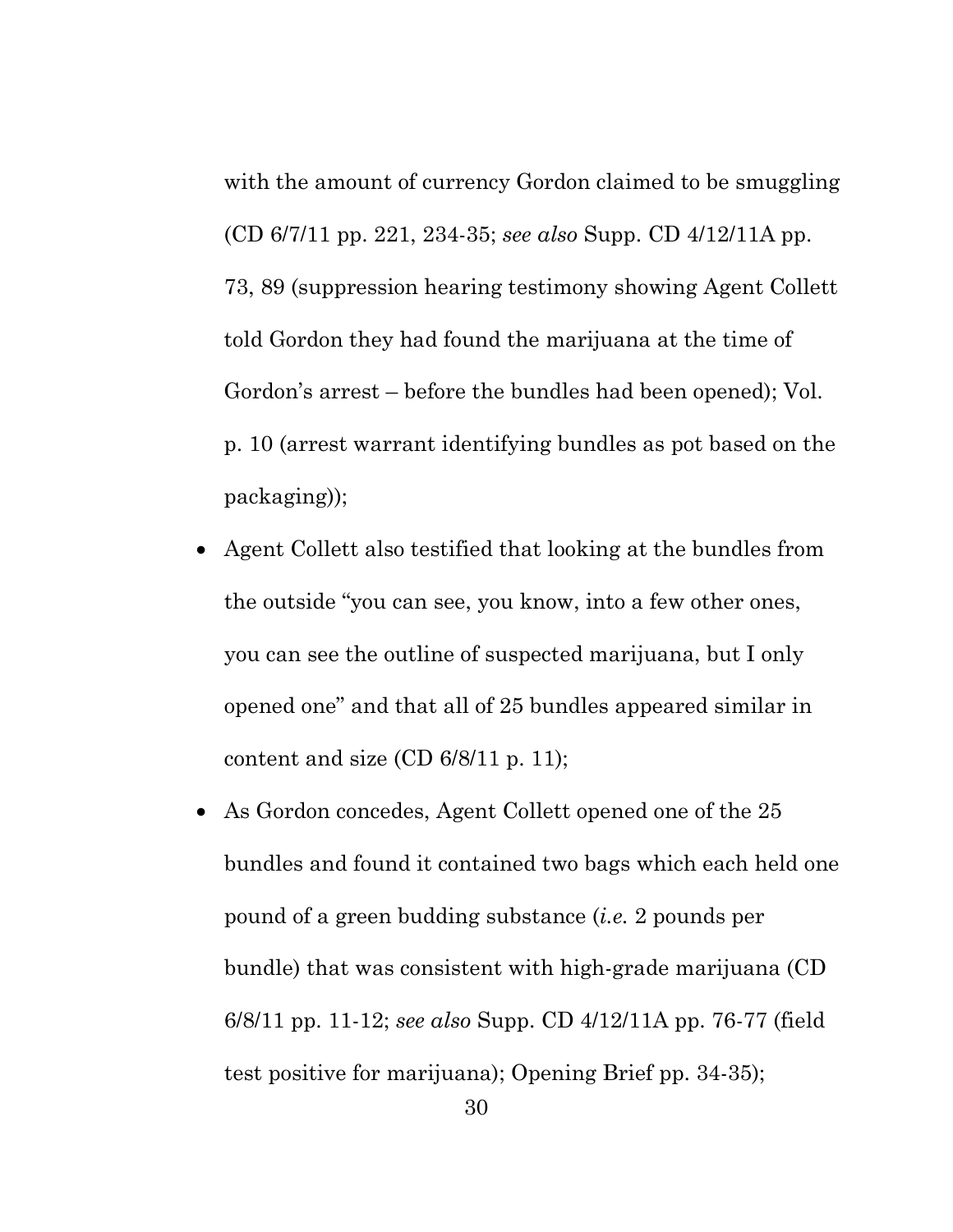- Gordon stipulated to the admission of a police laboratory report showing another randomly selected bundle was opened and confirmed to contain more than two pounds of marijuana (CD 6/7/11 p. 135; CD 6/8/11 pp. 12-14; Env. V, Ex. 14 (stating additional bundles were not analyzed "due to random sampling and tested amount exceeding 8 ounces"); Env. IV, Court Ex. A (stipulation)); and
- At closing argument Gordon made the same claim that underlies this appeal – that there was only evidence that 2 of the 25 identical bundles contained a total of 4 pounds of marijuana (2 pound each) – but the prosecutor then opened a third bundle on rebuttal to show it also contained the same budding green substance that Agent Collett had identified as high grade marijuana (*see* CD 6/8/11 pp. 127-28, 119-21).

Thus, while there was direct and absolute proof that 2 of the 25 bundles contained more than four pounds of marijuana, there was significant evidence from which a rational juror could conclude the 23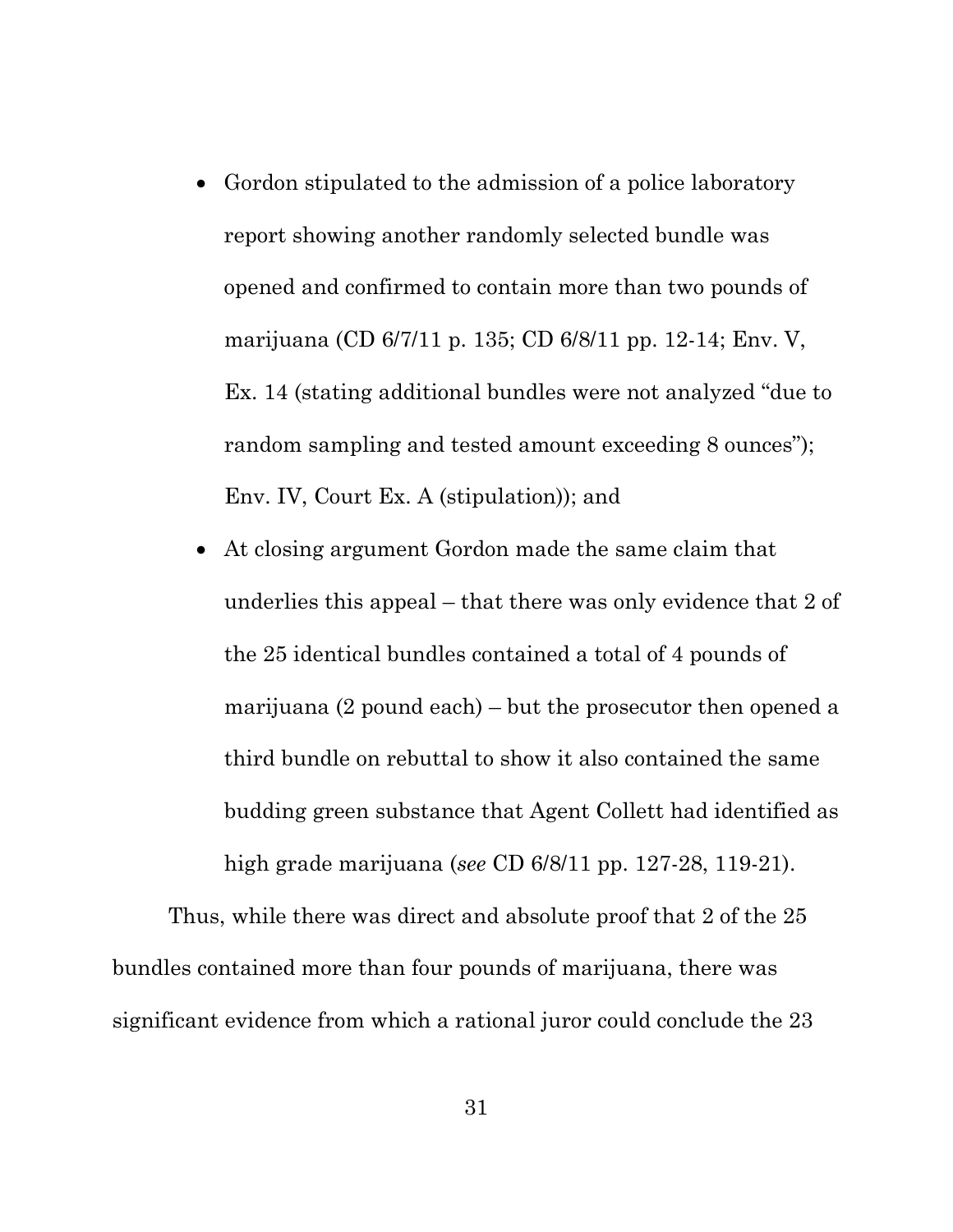identical bundles also contained, at least, one additional pound of marijuana. The Court should therefore affirm the jury's verdict.<sup>[10](#page-35-0)</sup>

## **III. The Trial Court Did Not Abuse its Discretion by Not Expressly Addressing Whether Prospective Jurors May Have Seen Gordon's Name on a Docket Sheet Regarding a Civil Case.**

Gordon contends the trial court committed reversible error by not expressly addressing the jury about whether they had been exposed to extraneous information because Gordon's name was listed on a docket sheet outside the courtroom for both this criminal action and a separate civil forfeiture action (*see* Opening Brief pp. 36-41; *see also* Env. IV, Court Ex. B). He is wrong because the circumstances show this information was not inherently prejudicial.

# **A. Standard of Review.**

l

The People agree that issues regarding potential "irregularity in the jury's proceedings" are within the broad discretion of trial courts (*see* Opening Brief p. 36). *See People v. Mollaun*, 194 P.3d 411, 416

<span id="page-35-0"></span><sup>&</sup>lt;sup>10</sup> If this Court finds the jury erred in rejecting Gordon's quantity argument, it should enter judgment of conviction for Gordon's possession of the lesser undisputed amount of marijuana. *See* 18-18-  $406(6)(b)(III)(A).$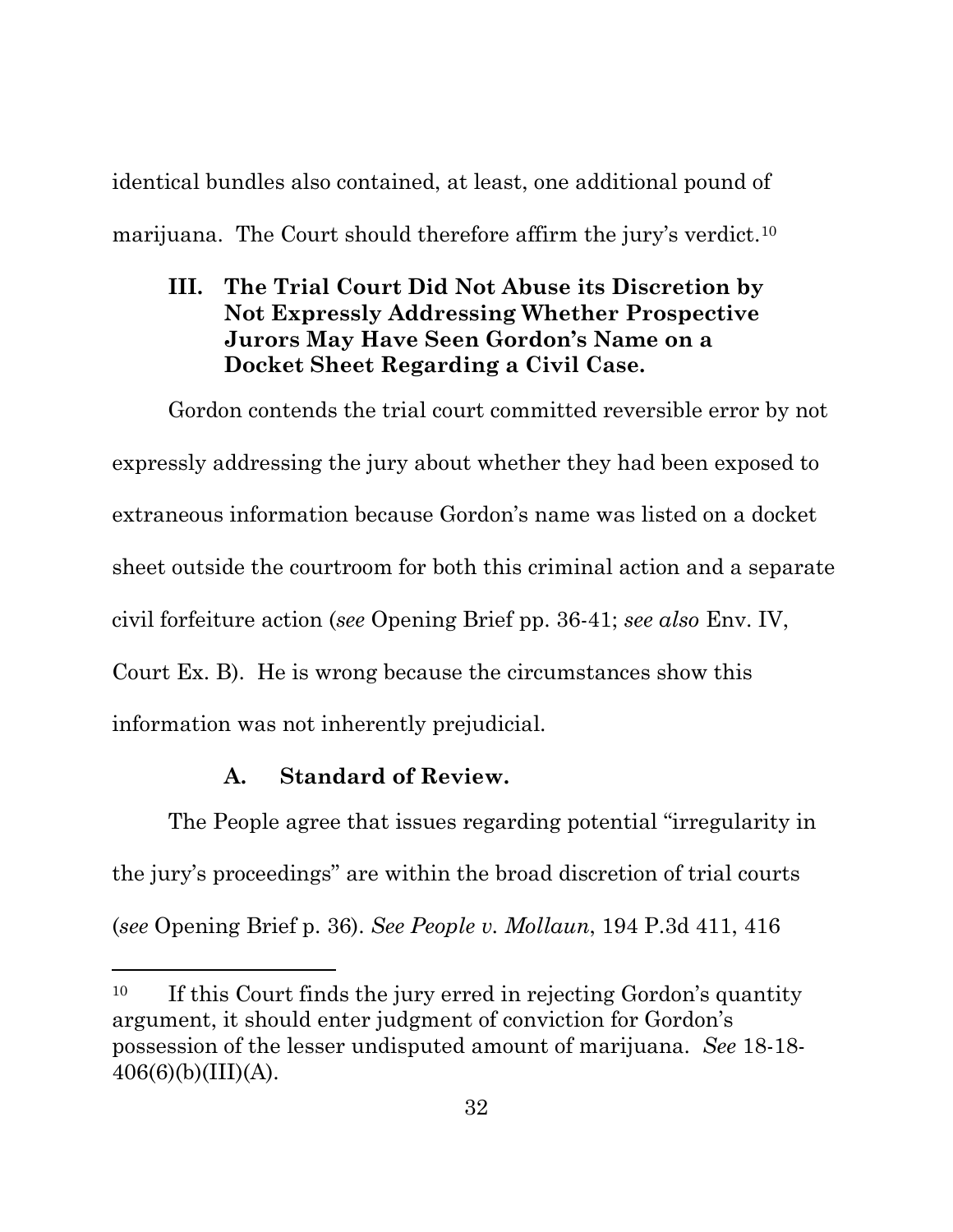(Colo. App. 2008). Thus, a court only errs in this context where "its decision or action is manifestly arbitrary, unreasonable, or unfair . . ." *Mollaun*, 194 P.3d at 416.

But the People do not agree that Gordon preserved any claim of juror misconduct or prejudice (*c.f.* Opening Brief p. 36 (stating Gordon raised the issue below, but not addressing preservation)).

Here, after the jury had been selected and sworn, Defense counsel informed the judge that he believed some prospective jurors may have seen a docket sheet outside the courtroom during jury selection (*see* CD  $6/7/11$  pp. 131-32, 127).<sup>11</sup> Notably, Defense counsel stated he was not seeking a mistrial and did not suggest that the jurors actually selected for trial had seen the docket sheet (*see id.* at 131-32).

The trial court reviewed the docket sheet and determined that there was no need to highlight this non-issue with the jury, but that

 $\overline{a}$ 

<span id="page-36-0"></span><sup>11</sup> To the extent Gordon claims he saw actual jurors viewing the docket sheet, this is inaccurate because Defense counsel expressly stated he noticed the issue during a break before jury selection was complete and there was only one such break that took place immediately before Defense counsel conducted *voir dire* (*compare*  Opening Brief p. 36 *with* CD 6/7/11 pp. 132, 127, 131, 92-93).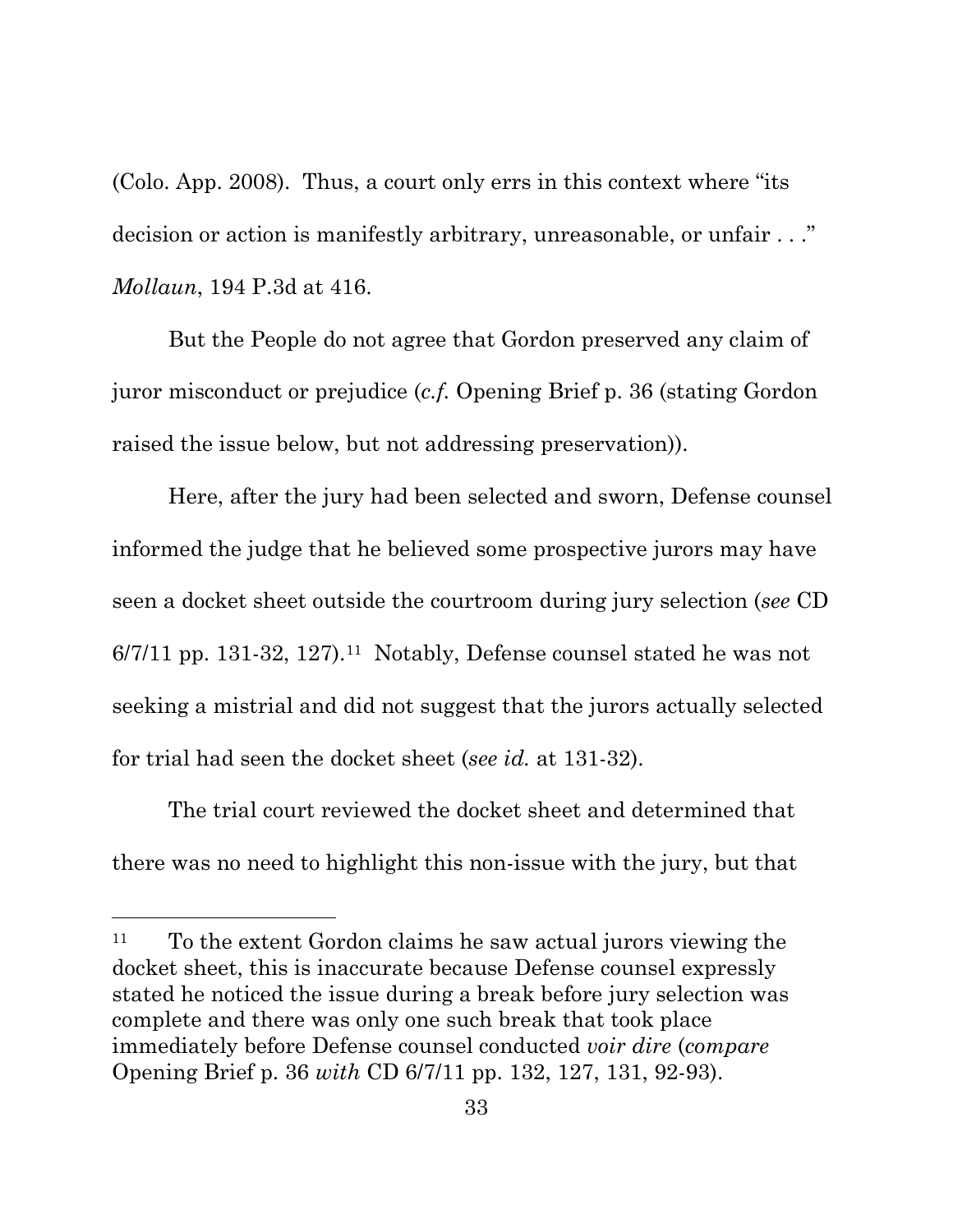Defense counsel could take down the docket outside the courtroom to eliminate the issue (*see id.* p. 133). Defense counsel stated he had already taken down the docket (*see id.*).

Because Gordon did not object to the trial court's solution for resolving this matter or raise any claim of prejudice, Gordon did not preserve his current claim of error. Accordingly, if the trial court abused its discretion by not expressly addressing the jury about the docket sheet, this issue is reviewed for plain error.<sup>[12](#page-37-0)</sup>

## **B. The Trial Court's Decision to Not Highlight Gordon's Separate Civil Forfeiture Case was Not Manifestly Arbitrary, Unreasonable or Unfair.**

In cases involving jurors potential exposure to prejudicial information, a court *may* poll the jurors "to determine whether extraneous prejudicial information was improperly brought to the jurors' attention and to assess the likely impact (applying an objective

 $\overline{a}$ 

<span id="page-37-0"></span><sup>&</sup>lt;sup>12</sup> If the Court finds Gordon's mere mention of this issue preserved a constitutional claim of irregularity in the jury's proceedings, the People agree that any abuse of discretion by the trial court in handling this issue requires reversal if the error was not harmless beyond a reasonable doubt (*see* Opening Brief p. 36).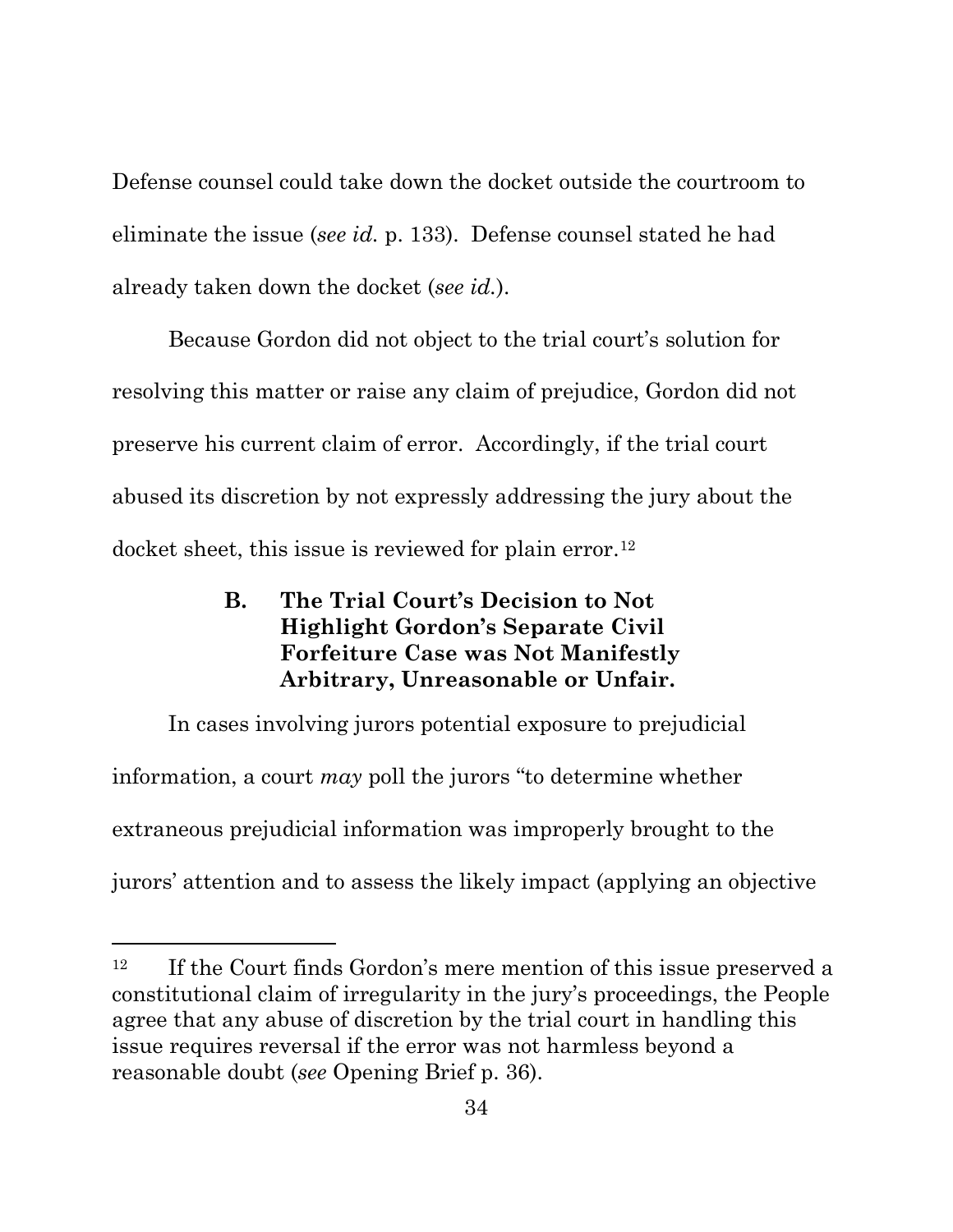standard) of that information." *Mollaun*, 194 P.3d at 418; *see People v. Boundurant*, 2012 COA 50 ¶¶81-83 (Mar. 29, 2012). But such an inquiry is not required "where the court is able to determine from the nature of the allegedly prejudicial extraneous information and the surrounding circumstances that the information is not inherently prejudicial" *Mollaun*, 194 P.3d at 418; *see Boundurant*, 2012 COA 50 ¶¶ 84-85 (holding the trial court did not abuse its discretion by refusing to poll the jury about potential exposure to a media story during the course of trial).

Gordon contends the trial court reversibly erred by failing to expressly instruct or poll the jury about their potential exposure to the docket sheet because jurors could have seen the docket sheet and believed he had another criminal case and a propensity to commit crimes like the one here and that the error was not harmless given the lack of overwhelming evidence against him (*see id.* p. 39, 40-41). He is incorrect.

Critically, however, the trial court correctly found the nature and circumstances relating to the docket sheet demonstrated the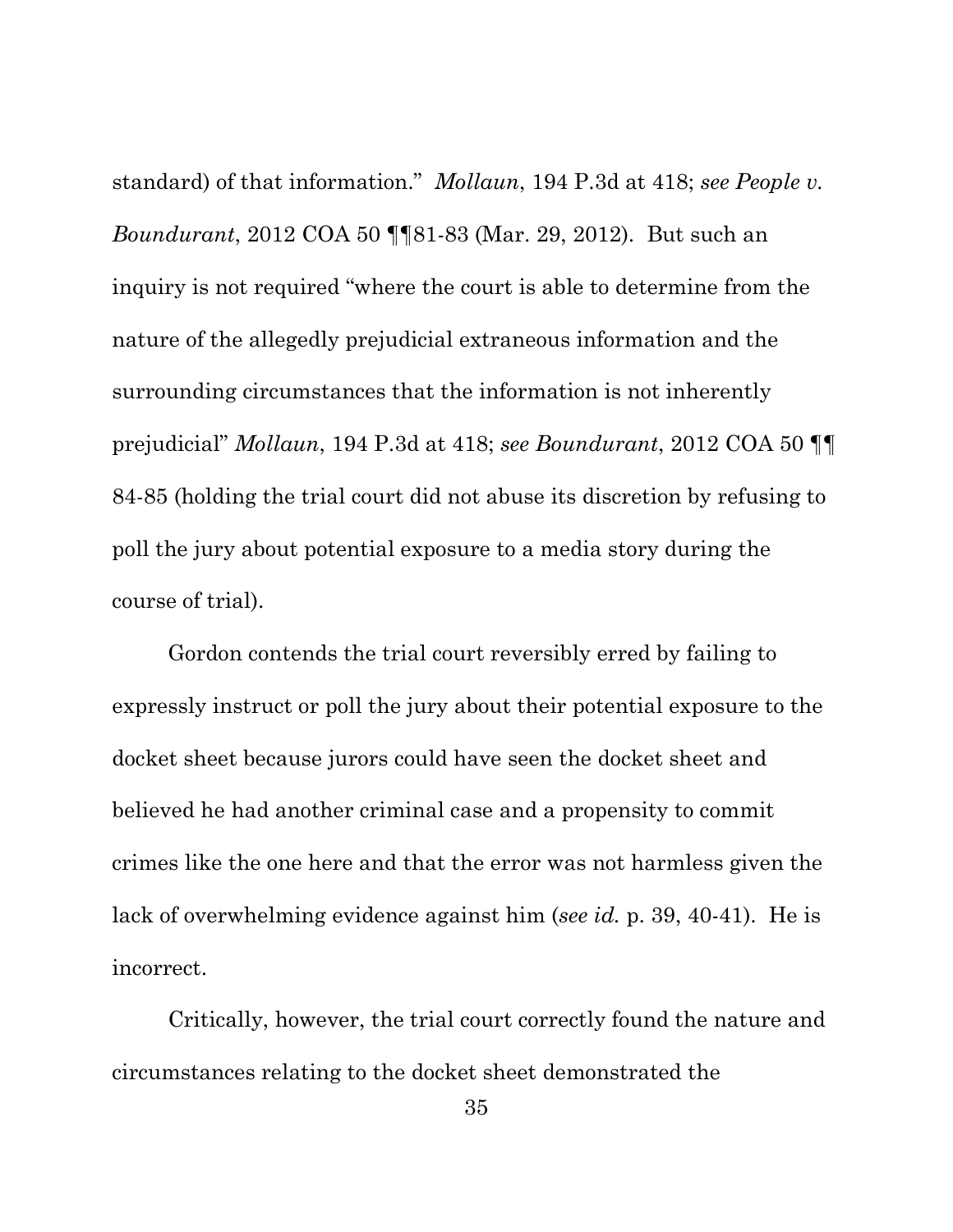information was not inherently prejudicial (*see* CD 6/7/11 pp. 132-33). Specifically, the trial court found no reason to poll the jury and thereby highlight the nonissue created by the docket sheet because: (1) there was no reason to believe any of the selected jurors saw the docket sheet; (2) there is no reason to think jurors would think the civil forfeiture case involved Gordon because it separately lists the criminal and civil forfeiture cases and lists the pickup truck as the primary party – Gordon's name is buried several lines later; and (4) if a juror saw both listings they would likely conclude they both related to this case (*see id.*; Env. IV, Court Ex. B). *See Mollaun*, 194 P.3d at 418 (where the alleged extraneous information is not inherently prejudicial, the court does not abuse its discretion in failing to question the jurors). While Gordon now disagrees with this conclusion on appeal, he cannot show this conclusion is manifestly arbitrary, unreasonable or unfair.

Moreover, even assuming *arguendo* that Gordon could show the trial court abused its discretion in handling jurors' potential exposure to the docket sheet, he cannot show "plain error" or prejudice because: (1) prospective jurors allegedly saw the docket sheet before they were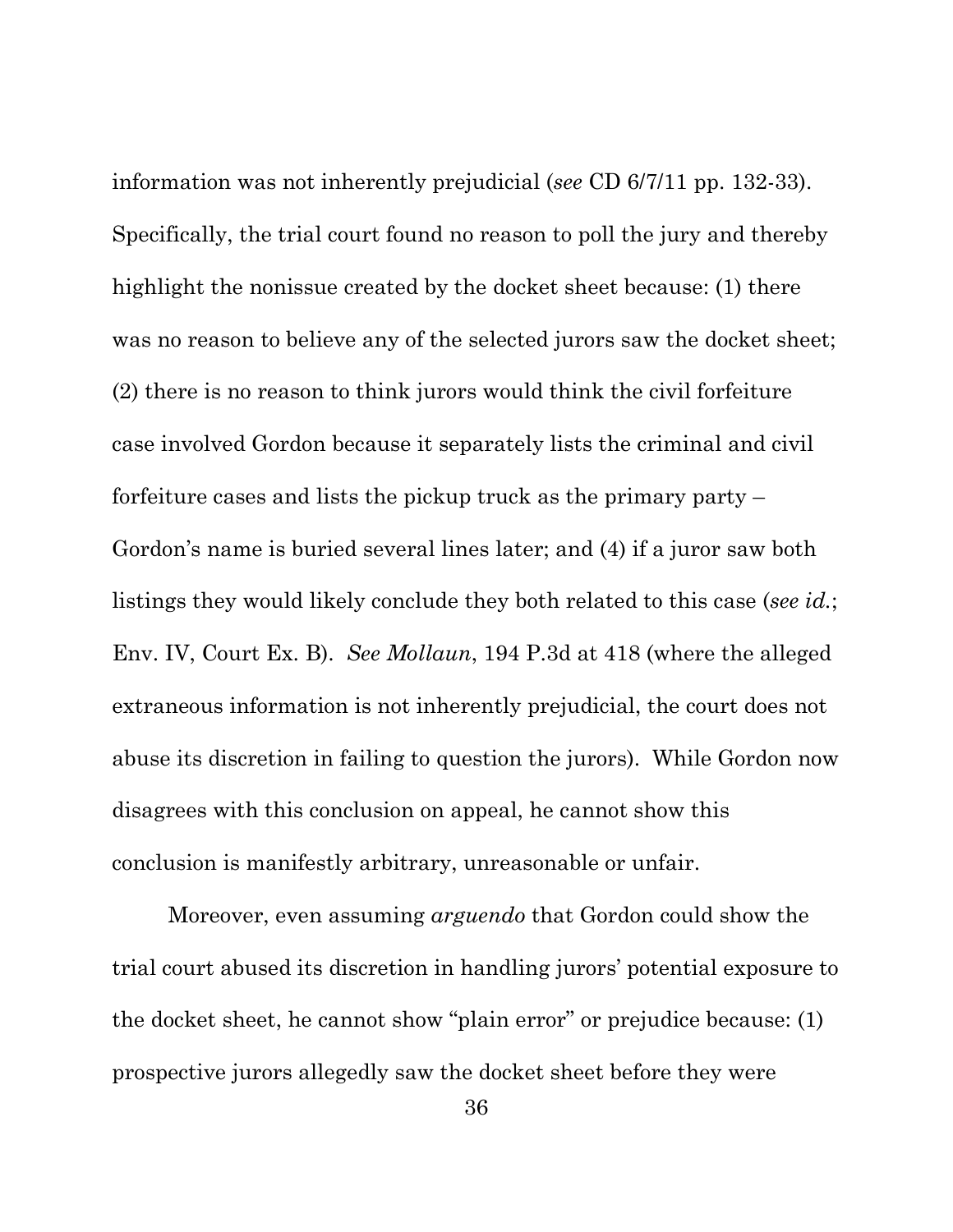selected, sworn and instructed (*see* CD 6/7/11 pp. 131-32, 127); (2) this issue was raised before either party had presented any arguments or evidence (*see id.* pp. 131-34, 142); and (3) the trial court immediately and consistently instructed the jurors that they could only consider evidence in rendering their decision, what constituted evidence, and that jurors cannot conduct any outside research or consider outside sources (*see id.* pp. 136-38, 236-37). *See Domingo-Gomez v. People*, 125 P.3d 1043, 1045 (Colo. 2005) (appellate courts presume the jury understood and followed the instructions).

#### **CONCLUSION**

For these reasons, this Court should affirm the jury's conviction below.

> JOHN W. SUTHERS Attorney General

*/s/Kevin E. McReynolds* KEVIN E. MCREYNOLDS, 40978\* Assistant Attorney General Appellate Division Attorneys for the People of the State of Colorado \*Counsel of Record